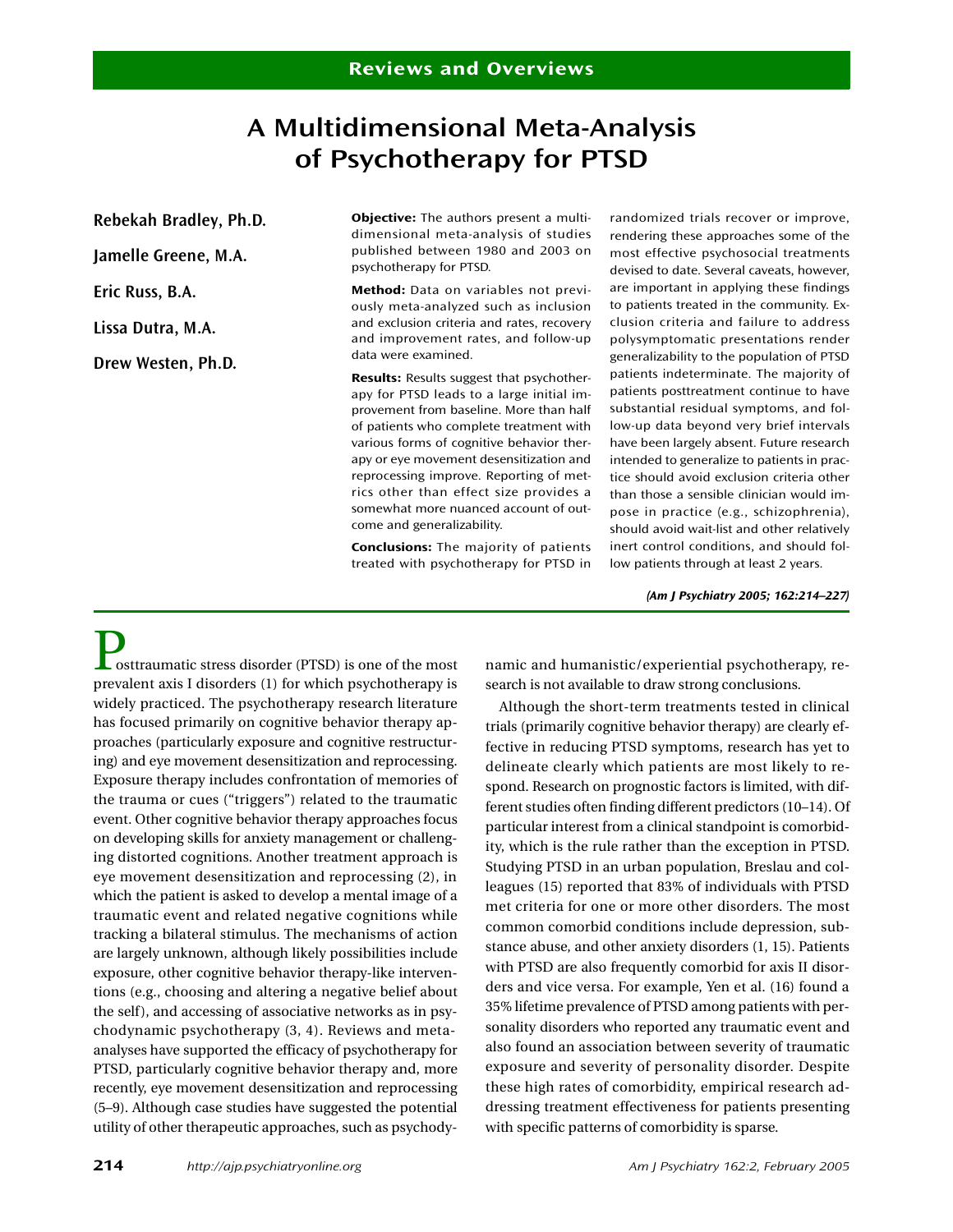# **Goal of This Study**

In this study we present a multidimensional meta-analysis (17, 18) of data from controlled trials of psychotherapy for PTSD, with the goal of describing a range of indices that bear on efficacy and generalizability, many of which have not previously been subjected to meta-analytic aggregation. A multidimensional meta-analysis presents, in addition to effect size, a range of statistics bearing on clinical utility and external validity that can be important in assessing the strengths and limitations of treatments of psychiatric disorders but are generally omitted from metaanalytic assessments of treatments. First, although most treatment studies attempt to maximize internal validity through their screening processes and inclusion/exclusion criteria, these decisions can affect external validity or generalizability. Thus, we aggregated data on both inclusion/exclusion criteria and patient exclusion rates. Second, no single index of outcome provides a comprehensive description of the effects of a treatment; a more nuanced portrait may require presentation of multiple metrics. Although effect size provides a crucial index of the effect an average patient can expect to achieve, it does not yield information on response variability, notably the proportion of patients who recover or experience clinically significant improvement. Thus, in addition to effect size, two additional indices are included in this meta-analysis: recovery rate and improvement rate. In calculating improvement and recovery rates, however, of particular importance is the denominator one chooses, i.e., the proportion improved or recovered out of what group of patients? The most liberal estimate uses as the denominator the number of study completers, eliminating patients who dropped out of treatment. A more conservative estimate uses the number of patients who actually began treatment (i.e., the intent-to-treat study group). Neither metric is more definitive than the other; consumers of research can draw the most accurate conclusions if researchers report both completer and intent-to-treat analyses (19). Because the completer/intent-to-treat distinction is orthogonal to the distinction between recovery and clinically significant improvement, we present four metrics: recovery rate among study completers, recovery rate for the intent-to-treat study group, improvement rate among study completers, and improvement rate for the intent-to-treat study group. Another variable that bears on efficacy is mean posttreatment symptom level. A treatment could lead to substantial improvement in most patients but nevertheless leave most patients highly symptomatic. A final variable of crucial importance is sustained efficacy over time. A treatment that produces an initial response, or a response that holds for 3 to 6 months after termination, may or may not be an efficacious treatment for a disorder such as PTSD, which tends to be longstanding.

# **Method**

#### *Selection of Studies*

To maximize the likelihood of obtaining all relevant published research, we used a three-phase search process. First, we identified studies using a manual search of 19 high-quality, high-impact journals that routinely publish efficacy research, including research on PTSD (e.g., *The American Journal of Psychiatry, Journal of Consulting and Clinical Psychology*). Next, we conducted an exhaustive computer search of PsychInfo and Medline, using the key words "PTSD" and "Posttraumatic." Last, we manually reviewed prior meta-analyses and reviews for studies not obtained using the first two procedures.

We included studies published in the years 1980–2003. Inclusion of only published studies (rather than unpublished, "filedrawer" studies [20]) in this study as in past reviews and metaanalyses means that the findings can only be generalized to published research and therefore could potentially inflate estimates of efficacy. We did this because our prior research using this method with other disorders has identified a number of limitations of the treatment literature we have meta-analyzed, leading to conclusions somewhat at odds with prior reviews. We thus wanted to reexamine data similar to those examined in prior reviews and meta-analyses, from which conclusions about efficacy and treatment of choice have been drawn, without the possibility that any findings reflect sample differences or biases on our part.

To be included, we required studies to meet the following criteria. 1) The study had to test a specific psychotherapeutic treatment for PTSD for efficacy against a control condition, an alternative credible psychotherapeutic treatment, or a combination of two or more of the above (relaxation and biofeedback were included as control conditions, not as primary treatments tested, in accordance with the stated goals and theoretical descriptions of the treatments in the primary articles reviewed). 2) The study had to use a validated self-report measure of PTSD symptoms or a validated structured interview administered and scored by an evaluator blind to treatment condition. In studies reporting both a valid self-report measure and an interview assessment for which the evaluator was not blind, we used only the self-report data in our analyses. 3) The study had to be experimental in design, including random assignment of patients to condition and standardized treatment. 4) Enough patients had to be included to randomly assign 10 patients to each experimental group. We chose a priori to exclude studies with fewer than 10 patients per condition because of methodological concerns about studies that build in too little power to detect effects and because of concerns about maintaining the blind with such small Ns. 5) The study had to be reported in English. We excluded studies that reanalyzed data already included in the meta-analysis unless they provided new data. We included only studies that used adult patients and that examined treatment of PTSD proper (rather than acute stress disorder, preventive programs such as debriefing in the wake of a traumatic event, etc.). All decisions of this sort were made a priori, before examining any individual studies.

#### *Procedure*

We assessed the following variables: number of participants, participant inclusion rate (out of those screened for participation), number of exclusion criteria, study completion rate, effect size (for both treatment versus control conditions and pre- versus posttreatment), rate of diagnostic change (i.e., patients no longer meeting criteria for PTSD), improvement rate (for study completers as well as the intent-to-treat study group), and mean posttreatment symptom level. We assessed the same variables at follow-up intervals of 6 months and beyond.

Table 1 lists each study, each active and control condition, and the data we extracted and analyzed so that researchers can di-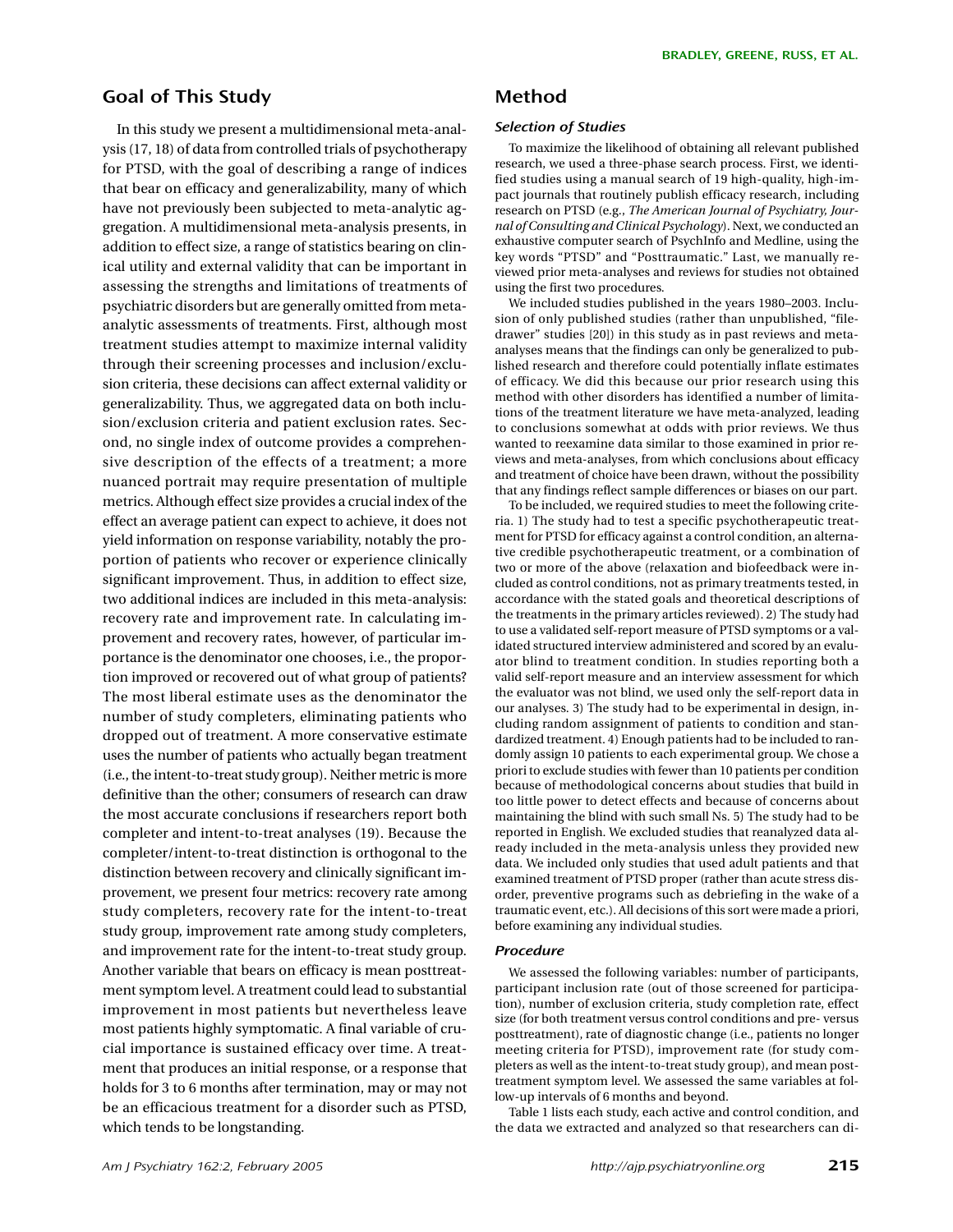## **TABLE 1. Studies Included in a Multidimensional Meta-Analysis of Psychotherapy for PTSD**

|                                                                                   |                                                    |          |          | Inclusion Rate $(\%)^b$ |                                 | Rate of Diagnostic                          |                                       | <b>Improvement Rate</b>  |                  |
|-----------------------------------------------------------------------------------|----------------------------------------------------|----------|----------|-------------------------|---------------------------------|---------------------------------------------|---------------------------------------|--------------------------|------------------|
|                                                                                   |                                                    | Number   | All      | Screened                |                                 |                                             | Change (%)                            |                          | (% )             |
| Study and Treatment                                                               |                                                    | of       | Screened | Subjects                | Completion                      | Of                                          | Of                                    | Of                       | Of               |
| Modality <sup>a</sup>                                                             | Trauma Type                                        | Subjects | Subjects | With PTSD               | Rate $(\%)$                     |                                             | Assigned Completed Assigned Completed |                          |                  |
| Brom et al. (21), 1989                                                            | Mixed                                              | 100      |          |                         | $\qquad \qquad$                 |                                             |                                       |                          |                  |
| Trauma desensitization <sub>1</sub><br>Hypnotherapy <sub>5</sub>                  |                                                    | 27<br>25 |          |                         | 87<br>86                        |                                             |                                       |                          |                  |
| Psychodynamic therapy <sub>5</sub>                                                |                                                    | 25       |          |                         | 86                              |                                             |                                       |                          |                  |
| Wait-list control                                                                 |                                                    | 23       |          |                         | 100                             |                                             |                                       |                          |                  |
| condition <sub>7</sub>                                                            |                                                    |          |          |                         |                                 |                                             |                                       |                          |                  |
| Bryant et al. (22), 2003                                                          | Assault, motor<br>vehicle accident                 | 45       | 68       |                         |                                 |                                             |                                       |                          |                  |
| Imaginal exposure $_1$                                                            |                                                    | 15       |          |                         | 75                              | 50                                          | 67                                    | 15                       | 30               |
| Imaginal exposure plus<br>cognitive restructuring2                                |                                                    | 15       |          |                         | 75                              | 65                                          | 87                                    | 40                       | 60               |
| Supportive counseling6                                                            |                                                    | 15       |          |                         | 83                              | 33                                          | 40                                    | $\mathbf{0}$             | $\boldsymbol{0}$ |
| Carslon et al. (23), 1998                                                         | Combat                                             | 34       | 74       |                         | $\overline{\phantom{0}}$<br>100 | $\overline{\phantom{a}}$<br>70 <sup>c</sup> | 70                                    |                          |                  |
| Eye movement<br>desensitization and                                               |                                                    | 10       |          |                         |                                 |                                             |                                       |                          |                  |
| reprocessing <sub>4</sub><br>Biofeedback-assisted                                 |                                                    | 12       |          |                         | 92                              | 15                                          | 17                                    |                          |                  |
| relaxation <sub>6</sub>                                                           |                                                    |          |          |                         |                                 |                                             |                                       |                          |                  |
| Routine clinical care <sub>7</sub>                                                |                                                    | 12       |          |                         | 100                             |                                             |                                       |                          |                  |
| Cloitre et al. (24), 1992                                                         | Childhood sexual<br>abuse,<br>childhood            | 46       | 56       | 75                      |                                 |                                             |                                       |                          |                  |
| Skills training plus                                                              | physical abuse                                     | 22       |          |                         | 71                              | 55                                          | 77                                    | 32                       | 46               |
| exposure <sub>2</sub><br>Minimal attention                                        |                                                    | 24       |          |                         | 89                              | 22                                          | 25                                    | $\overline{4}$           | 4                |
| wait list $7$<br>Devilly and Spence (25),                                         | Mixed                                              | 53       |          |                         | $\qquad \qquad -$               |                                             |                                       | $\overline{\phantom{0}}$ |                  |
| 1999                                                                              |                                                    |          |          |                         |                                 |                                             |                                       |                          |                  |
| Trauma treatment<br>protocol <sub>2</sub>                                         |                                                    | 12       |          |                         | 80                              | 47                                          | 58                                    | 60                       | 75               |
| Eye movement<br>desensitization and                                               |                                                    | 41       |          |                         | 65                              | 18                                          | 27                                    | 18                       | 27               |
| reprocessing <sub>4</sub><br>Devilly et al. (26), 1998                            | Combat                                             | 41       |          |                         |                                 |                                             |                                       |                          |                  |
| Eye movement<br>desensitization and<br>reprocessing <sub>4</sub>                  |                                                    | 12       |          |                         | 68                              |                                             |                                       | 42                       | 62               |
| Eve movement<br>desensitization and                                               |                                                    | 13       |          |                         | 75                              |                                             |                                       | 31                       | 42               |
| reprocessing-eye<br>moverents <sub>5</sub>                                        |                                                    |          |          |                         |                                 |                                             |                                       |                          |                  |
| Wait-list control<br>condition <sub>7</sub>                                       |                                                    | 16       |          |                         | 63                              |                                             |                                       | 6                        | 10               |
| Fecteau and Nicki (27),<br>1999                                                   | Motor vehicle<br>accident                          | 20       | 86       | 96                      |                                 |                                             |                                       |                          |                  |
| Exposure <sub>1</sub>                                                             |                                                    | 10       |          |                         | 83                              | 42                                          | 50                                    | 67                       | 80               |
| Wait-list control<br>condition <sub>7</sub>                                       |                                                    | 10       |          |                         | 91                              | $\mathbf{0}$                                | $\mathbf{0}$                          | 18                       | 20               |
| Foa et al. (28), 1999                                                             | Adult sexual<br>assault, adult<br>physical assault | 79       | 82       |                         |                                 |                                             | $\overline{\phantom{0}}$              | $\overline{\phantom{0}}$ |                  |
| Exposure <sub>1</sub><br>Stress inoculation                                       |                                                    | 23<br>19 |          |                         | 92<br>73                        | 60                                          | 65                                    | 52                       | 57               |
| training,                                                                         |                                                    |          |          |                         |                                 | 42                                          | 58                                    | 31                       | 42               |
| Combined prolonged<br>exposure and stress                                         |                                                    | 22       |          |                         | 73                              | 40                                          | 54                                    | 27                       | 36               |
| inoculation training $\frac{1}{2}$<br>Wait-list control<br>condition <sub>7</sub> |                                                    | 15       |          |                         | 100                             | $\bf{0}$                                    | $\bf{0}$                              | $\bf{0}$                 | 0                |

*(continued)*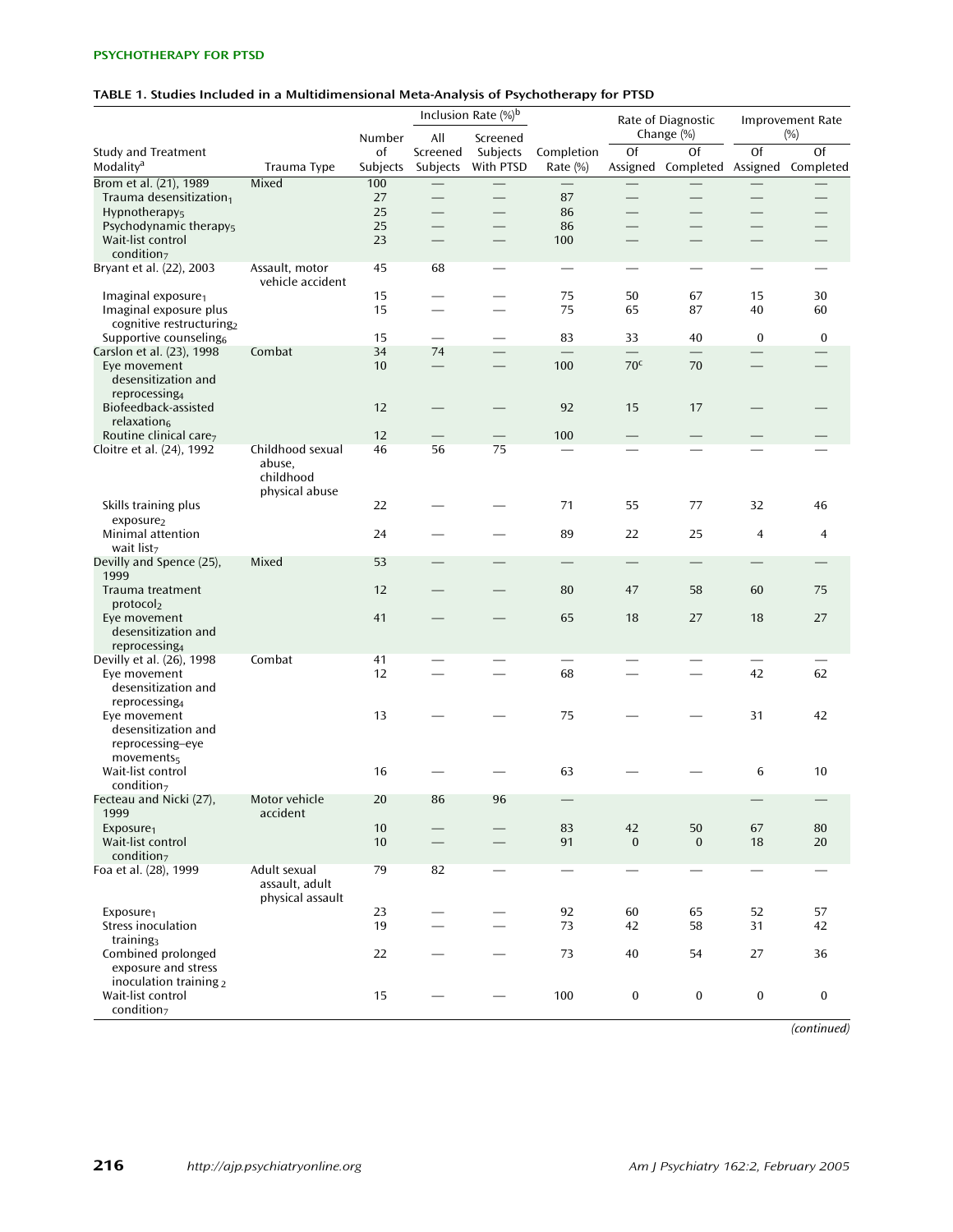| TABLE 1. Studies Included in a Multidimensional Meta-Analysis of Psychotherapy for PTSD (continued) |  |
|-----------------------------------------------------------------------------------------------------|--|
|-----------------------------------------------------------------------------------------------------|--|

| Inclusion Rate $(\%)^b$<br>Rate of Diagnostic<br>Improvement Rate                                                 |                                                       |                      |                                |                       |                        |                                                      |                                             |                                               |                |  |
|-------------------------------------------------------------------------------------------------------------------|-------------------------------------------------------|----------------------|--------------------------------|-----------------------|------------------------|------------------------------------------------------|---------------------------------------------|-----------------------------------------------|----------------|--|
|                                                                                                                   |                                                       | Number               | All                            | Screened              |                        |                                                      | Change (%)                                  | (%)                                           |                |  |
| Study and Treatment<br>Modality <sup>a</sup>                                                                      | Trauma Type                                           | of<br>Subjects       | Screened<br>Subjects           | Subjects<br>With PTSD | Completion<br>Rate (%) | Of                                                   | Of<br>Assigned Completed Assigned Completed | Of                                            | 0f             |  |
| Foa et al. (29), 1991                                                                                             | Adult sexual<br>assault                               | 45                   |                                |                       |                        |                                                      |                                             |                                               |                |  |
| Prolonged exposure <sub>1</sub><br>Stress inoculation<br>training <sub>3</sub>                                    |                                                       | 10<br>14             |                                |                       | 71<br>82               | 42<br>41                                             | 58<br>50                                    | 29<br>59                                      | 40<br>71       |  |
| Supportive counseling <sub>6</sub><br>Wait-list control<br>condition <sub>7</sub>                                 |                                                       | 11<br>10             |                                |                       | 79<br>100              | 7<br>$\mathbf{0}$                                    | 10<br>$\mathbf{0}$                          | 27<br>$\mathbf{0}$                            | 36<br>$\bf{0}$ |  |
| Gersons et al. (30), 2000<br>Brief eclectic<br>$p$ sychotherapy <sub>5</sub>                                      | Police work                                           | 42<br>22             | 79                             |                       | 100                    | 91                                                   | 91                                          | 77                                            | 77             |  |
| Wait-list control<br>condition <sub>7</sub>                                                                       |                                                       | 20                   |                                |                       | 100                    | 50                                                   | 50                                          | 15                                            | 15             |  |
| Glynn et al. (31), 1999<br>Exposure <sub>1</sub><br>Exposure plus family                                          | Combat                                                | 36<br>12<br>11       |                                |                       | 100<br>65              |                                                      | $\overline{\phantom{0}}$                    | $\overline{\phantom{0}}$                      |                |  |
| therapy <sub>5</sub><br>Wait-list control                                                                         |                                                       | 13                   |                                |                       | 100                    |                                                      |                                             |                                               |                |  |
| condition <sub>7</sub><br>Ironson et al. (32), 2002                                                               |                                                       | 19                   |                                |                       |                        |                                                      |                                             |                                               |                |  |
| Exposure <sub>1</sub><br>Eye movement<br>desensitization and<br>reprocessing <sub>4</sub>                         |                                                       | 9<br>10              |                                |                       | 75<br>100              |                                                      | $\overline{\phantom{0}}$                    | 33<br>90                                      | 44<br>90       |  |
| Keane et al. (33), 1989<br>Exposure <sub>1</sub><br>Wait-list control<br>condition <sub>7</sub>                   | Combat                                                | 24<br>11<br>13       |                                |                       | 100<br>100             |                                                      |                                             | 63<br>$\overline{\phantom{0}}$                | 63             |  |
| Krakow et al. (34), 2001                                                                                          | Adult sexual<br>assault,<br>childhood<br>sexual abuse | 126                  | 83                             |                       |                        |                                                      |                                             |                                               |                |  |
| Imagery rehearsal,<br>Wait-list control<br>condition <sub>7</sub>                                                 |                                                       | 66<br>60             |                                |                       | 75<br>75               |                                                      |                                             | 36<br>29                                      | 59<br>38       |  |
| Lee et al. (35), 2002<br>Stress inoculation<br>training with prolonged                                            |                                                       | 24<br>12             | 78                             | 88                    | 92                     | 62                                                   | 67                                          | 69                                            | 75             |  |
| exposure <sub>2</sub><br>Eve movement<br>desensitization and<br>reprocessing <sub>4</sub>                         |                                                       | 12                   |                                |                       | 92                     | 62                                                   | 67                                          | 77                                            | 83             |  |
| Marcus et al. (36), 1997<br>Eye movement<br>desensitization and                                                   |                                                       | 66<br>33             | 69<br>$\overline{\phantom{0}}$ | 73                    | 100                    | 77                                                   | 77                                          |                                               |                |  |
| reprocessing <sub>4</sub><br>Standard care <sub>6</sub>                                                           |                                                       | 33                   |                                |                       | 97                     | 49                                                   | 50                                          |                                               |                |  |
| Marks et al. (37), 1998<br>Prolonged exposure <sub>1</sub><br>Cognitive restructuring,<br>Exposure plus cognitive |                                                       | 77<br>20<br>18<br>19 | 80                             |                       | 87<br>95<br>79         | 65<br>63<br>54                                       | $\overline{\phantom{0}}$<br>75<br>75<br>67  | 44<br>32<br>25                                | 53<br>32<br>32 |  |
| restructuring <sub>2</sub><br>Relaxation $_6$                                                                     |                                                       | 20                   |                                |                       | 95                     | 52                                                   | 55                                          | 14                                            | 15             |  |
| Paunovic and Ost (38), 2001 Mixed<br>Exposure <sub>1</sub><br>Cognitive behavior<br>therapy <sub>2</sub>          |                                                       | 16<br>9<br>7         | 59                             | 74                    | 0.90<br>0.70           | $\overline{\phantom{0}}$<br>$\overline{\phantom{0}}$ | $\overline{\phantom{0}}$                    | $\qquad \qquad -$<br>$\overline{\phantom{0}}$ |                |  |
| Resick et al. (39), 2002                                                                                          | Adult sexual<br>assault,<br>childhood                 | 121                  | 59                             | 87                    |                        |                                                      | $\overline{\phantom{0}}$                    | $\overline{\phantom{0}}$                      |                |  |
| Cognitive processing2<br>Exposure <sub>1</sub><br>Minimal attention <sub>7</sub>                                  | sexual abuse                                          | 41<br>40<br>40       |                                |                       | 66<br>65<br>85         | 53<br>53<br>2                                        | 80<br>83<br>3                               | 53<br>37                                      | 76<br>58       |  |

*(continued)*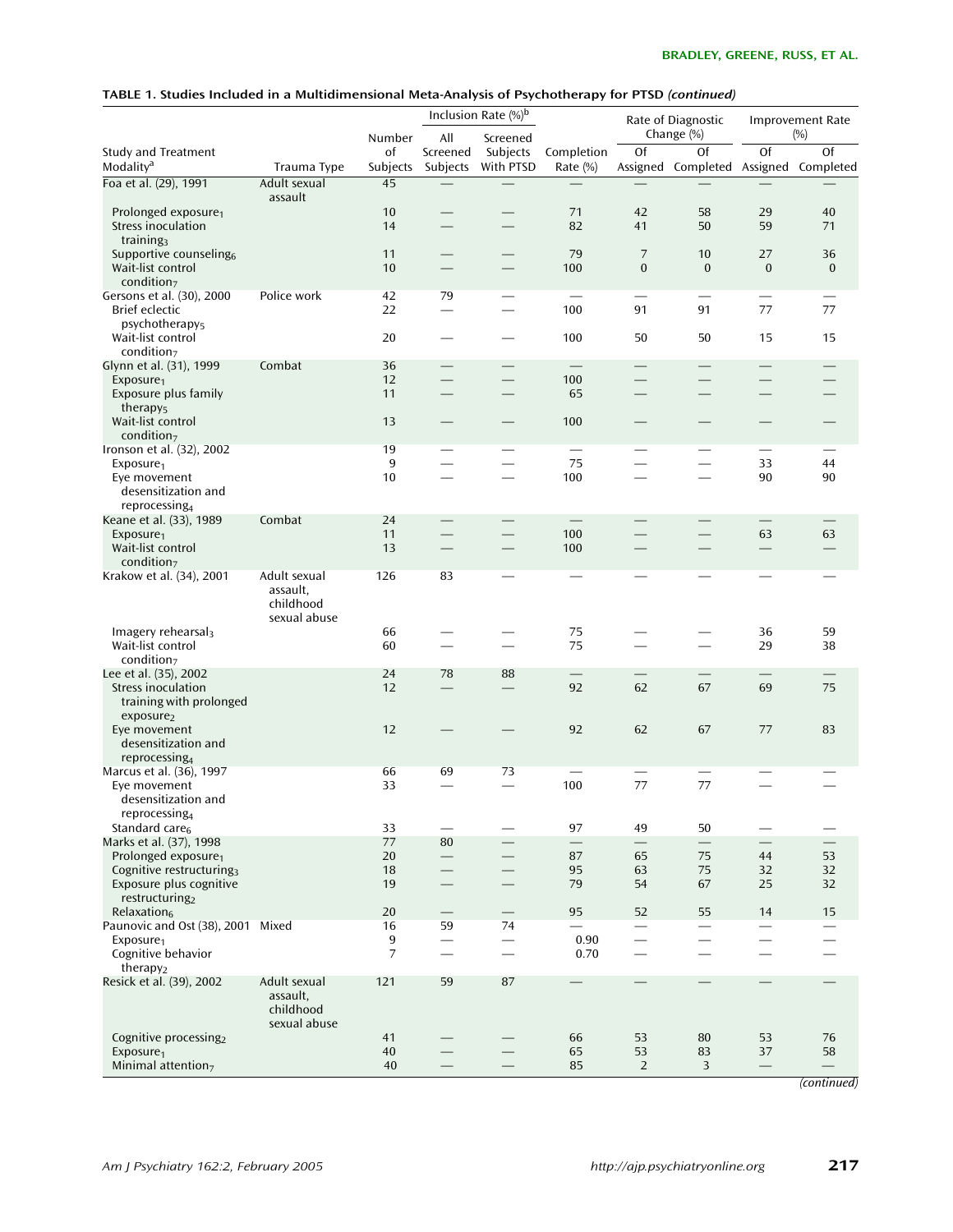#### **TABLE 1. Studies Included in a Multidimensional Meta-Analysis of Psychotherapy for PTSD** *(continued)*

|                                                                   |                           |                 |                               | Inclusion Rate $(\%)^b$ |                          |                                           | Rate of Diagnostic                    | Improvement Rate         |     |  |
|-------------------------------------------------------------------|---------------------------|-----------------|-------------------------------|-------------------------|--------------------------|-------------------------------------------|---------------------------------------|--------------------------|-----|--|
|                                                                   |                           | Number          | All                           | Screened                |                          |                                           | Change (%)                            |                          | (%) |  |
| Study and Treatment                                               |                           | of              | Screened                      | Subjects                | Completion               | Of                                        | Of                                    | Of                       | Of  |  |
| Modality <sup>a</sup>                                             | Trauma Type               | Subjects        | Subjects                      | With PTSD               | Rate (%)                 |                                           | Assigned Completed Assigned Completed |                          |     |  |
| Rothbaum (40), 1997                                               | Adult sexual<br>assault   | $\overline{18}$ |                               |                         |                          |                                           |                                       |                          |     |  |
| Eye movement<br>desensitization and<br>reprocessing <sub>4</sub>  |                           | 10              |                               |                         | 91                       | 82                                        | 90                                    |                          |     |  |
| Wait-list control<br>condition <sub>7</sub>                       |                           | 8               |                               |                         | 80                       | 10                                        | 12                                    |                          |     |  |
| Schnurr et al. (41), 2003                                         | Combat                    | 253             | 15                            |                         |                          | $\overline{\phantom{0}}$                  |                                       |                          |     |  |
| Trauma-focused group<br>psychotherapy <sub>2</sub>                |                           | 118             |                               |                         | 66                       |                                           |                                       | 45                       | 49  |  |
| Present-centered<br>comparison treatment <sub>6</sub>             |                           | 135             |                               |                         | 75                       | $\qquad \qquad \overline{\qquad \qquad }$ |                                       | 43                       | 38  |  |
| Tarrier et al. (42), 1999                                         | Mixed                     | 62              | 45                            | 53                      | —                        |                                           |                                       |                          |     |  |
| Exposure <sub>1</sub>                                             |                           | 29              | $\overbrace{\phantom{aaaaa}}$ |                         | 83                       | 49                                        | 59                                    | 34                       | 41  |  |
| Cognitive <sub>3</sub>                                            |                           | 33              | $\qquad \qquad$               |                         | 89                       | 38                                        | 42                                    | 30                       | 33  |  |
| Taylor et al. (43), 2003                                          | Mixed                     | 45              | 37                            |                         | $\overline{\phantom{0}}$ | $\overline{\phantom{0}}$                  |                                       |                          |     |  |
| Exposure <sub>1</sub>                                             |                           | 15              |                               |                         | 68                       | 60                                        | 87                                    | 41 <sup>d</sup>          | 60  |  |
| Eye movement<br>desensitization and<br>reprocessing <sub>4</sub>  |                           | 15              |                               |                         | 79                       | 47                                        | 60                                    | 32                       | 40  |  |
| Relaxation <sub>6</sub>                                           |                           | 15              |                               |                         | 79                       | 32                                        | 40                                    | 33                       | 42  |  |
| Vaughan et al. (44), 1994                                         | Crime                     | 36              | 35                            |                         |                          |                                           |                                       |                          |     |  |
| Image habituation,                                                |                           | 13              |                               |                         | 100                      | 63 <sup>e</sup>                           | 63                                    | $\overline{\phantom{0}}$ |     |  |
| Eye movement<br>desensitization and<br>reprocessing <sub>4</sub>  |                           | 12              |                               |                         | 100                      | 63                                        | 63                                    |                          |     |  |
| Relaxation6                                                       |                           | 11              |                               |                         | 100                      | 63                                        | 63                                    |                          |     |  |
| Wilson et al. (45, 46), 1995/<br>1997                             | Mixed                     | 74              | 70                            | 70                      | $\qquad \qquad -$        | $\equiv$                                  |                                       |                          |     |  |
| Eye movement<br>desensitization and<br>reprocessing <sub>4</sub>  |                           | 37              |                               |                         | 92                       |                                           |                                       |                          |     |  |
| Wait-list control<br>condition <sub>7</sub>                       |                           | 37              |                               |                         | 92                       |                                           |                                       |                          |     |  |
| Zlotnick et al. (47), 1997                                        | Childhood sexual<br>abuse | 33              |                               |                         |                          |                                           |                                       |                          |     |  |
| Affect managements<br>Wait-list control<br>condition <sub>7</sub> |                           | 17<br>16        |                               |                         | 70<br>74                 | 61<br>30                                  | 88<br>41                              |                          |     |  |

 $\frac{1}{a}$  Subscripts represent the type of therapy that the condition was coded as for purposes of data analysis: 1=exposure, 2=cognitive behavior therapy plus exposure, 3=cognitive behavior therapy, 4=eye movement desensitization and reprocessing, 5=other treatment, 6=supportive control condition, 7=wait-list control condition.

b Proportion of patients who did not drop out between screening and group assignment out of all subjects screened for study participation (all

screened subjects) and out of those screened for study participation who met PTSD criteria (screened subjects with PTSD).<br><sup>c</sup> Data are from 3-month follow-up evaluation because diagnostic data were not gathered at posttest month follow-up assessment, a subset of patients were rated by blind raters at 9-month follow-up and their ratings were similar to those at

3-month follow-up.<br><sup>d</sup> Represents the average improvement rate for reexperiencing, avoidance, and hyperarousal domains of the Clinician-Administered PTSD Scale. e At entry to this study all patients met DSM-II-R criteria B and D for PTSD, but 22% failed to meet criterion A (avoidance/numbing). Thus these

numbers represent the proportion of those initially diagnosed who no longer met criteria for PTSD.

rectly assess our decisions and results. Decisions about how to code or define variables reflected our consistent efforts to 1) make methodological decisions prior to examining the data where possible, and 2) give the treatments under consideration the "benefit of the doubt" (18). For example, when researchers reported alternative values for the same analyses in the text and tables, we used the values that had the best results for the treatment. Two raters (each blind to the other's ratings) coded each of the variables to ensure accuracy.

#### *Definition of Primary Variables*

Number of participants refers to the number of people who actually began treatment (i.e., the number randomly assigned to any treatment condition who attended at least one session).

Number screened refers to the number of patients researchers reported screening for inclusion in the study (e.g., in initial interviews). In some cases, researchers first prescreened participants via phone and then in person. In these cases, we used the number screened rather than prescreened to maximize comparability to data from studies that did not report prescreening numbers. This produced a conservative estimate of number screened and exclusion rate because it does not include those initially screened out after a prescreening call (or those prescreened by referral sources, who are often aware of the kinds of patients researchers do and do not want included in a treatment study).

Number of exclusion criteria refers to the number of separate criteria used to exclude patients from a study. We did not count presence of psychosis, organic impairment, involvement in the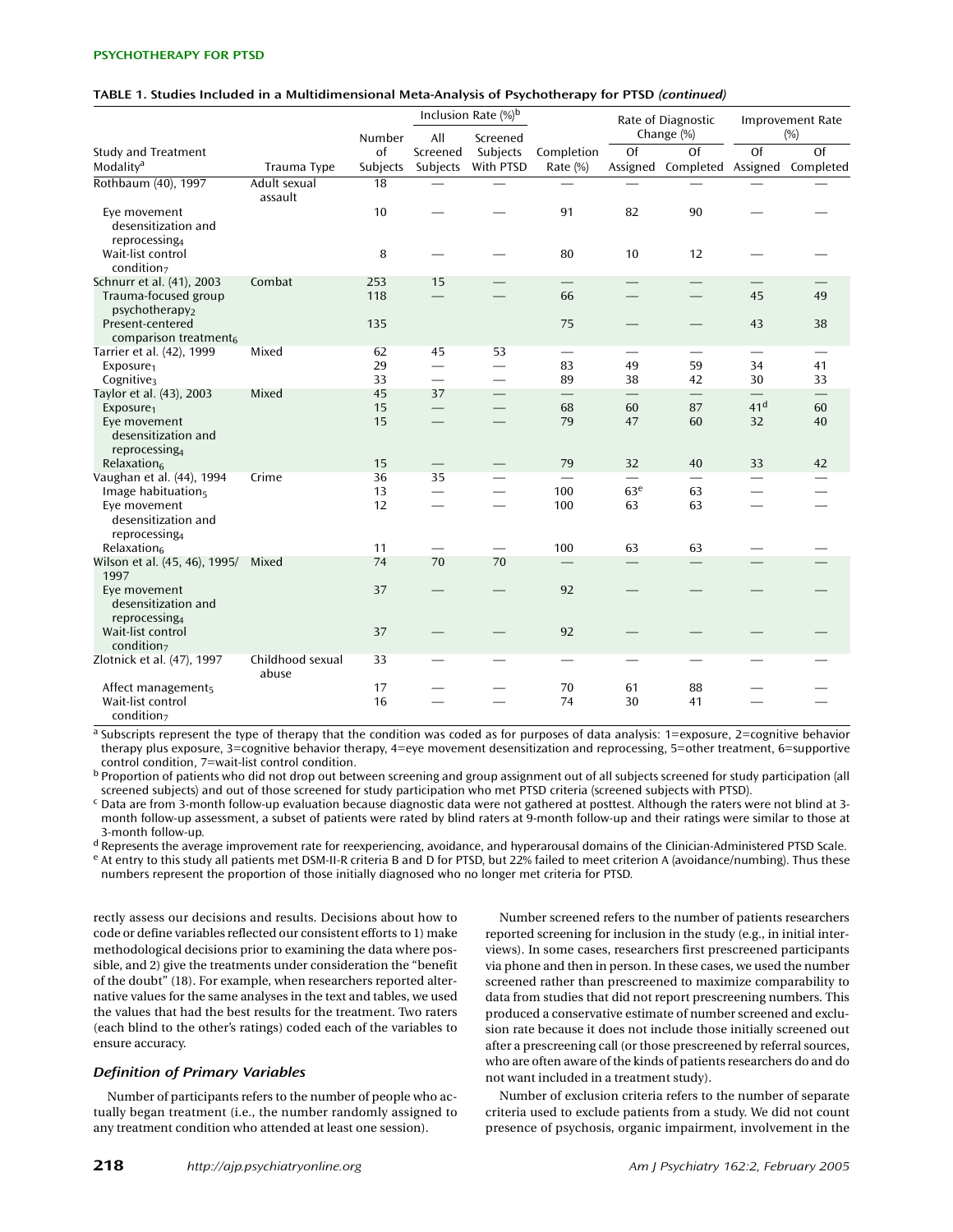| TABLE 2. Posttreatment Trauma Measure Scores and Improvement Effect Sizes Across PTSD Measures for Studies Included |  |
|---------------------------------------------------------------------------------------------------------------------|--|
| in a Multidimensional Meta-Analysis of Psychotherapy for PTSD                                                       |  |

|                                                                |                                       | <b>Posttreatment Score</b> |                          | <b>Improvement Effect Size</b> |                |  |
|----------------------------------------------------------------|---------------------------------------|----------------------------|--------------------------|--------------------------------|----------------|--|
|                                                                |                                       | <b>PTSD</b>                | Impact                   |                                | Treatment      |  |
|                                                                |                                       | Symptom                    | of Event                 | Pre-Versus                     | Versus Control |  |
| Study and Treatment Modality                                   | Trauma Measures <sup>a</sup>          | Scale                      | Scale                    | Posttreatment Condition        |                |  |
| Brom et al. (21), 1989                                         | IES, STAI                             |                            |                          |                                |                |  |
| Trauma desensitization                                         |                                       |                            | 28.0                     | 1.20                           | 1.06           |  |
| Hypnotherapy                                                   |                                       |                            | 33.7                     | 0.91                           | 0.66           |  |
| Psychodynamic therapy<br>Wait-list control condition           |                                       | $\overline{\phantom{0}}$   | 32.7                     | 0.94                           | 0.87           |  |
| Bryant et al. (22), 2003                                       | CAPS, IES, BDI, STAI                  |                            | 51.1                     | 0.31                           |                |  |
| Imaginal exposure                                              |                                       |                            | 28.94                    | 1.64                           | 1.13           |  |
| Imaginal exposure plus cognitive restructuring                 |                                       | $\overline{\phantom{0}}$   | 16.73                    | 2.44                           | 1.76           |  |
| Supportive counseling                                          |                                       | $\equiv$                   | 52.73                    | 0.44                           |                |  |
| Carslon et al. (23), 1998                                      | CAPS <sup>b</sup> , IES, MSCRP, BDI,  |                            |                          |                                |                |  |
|                                                                | <b>STAI</b>                           |                            |                          |                                |                |  |
| Eye movement desensitization and reprocessing                  |                                       |                            | 35.2                     | 1.21                           | 0.56/1.44      |  |
| Biofeedback-assisted relaxation                                |                                       |                            | 44.5                     | 0.44                           | $-0.21$        |  |
| Routine clinical care                                          |                                       | $\overline{\phantom{0}}$   | 38.7                     | 0.63                           |                |  |
| Cloitre et al. (24), 1992                                      | CAPS, PSS, STAI, BDI                  |                            |                          |                                |                |  |
| Skills training plus exposure<br>Minimal attention wait list   |                                       | 29.0<br>58.0               |                          | 1.78<br>0.49                   | 1.16           |  |
| Devilly and Spence (25), 1999                                  | IES, PSS, MSCRP, BDI,                 |                            |                          |                                |                |  |
|                                                                | <b>STAI</b>                           |                            |                          |                                |                |  |
| Trauma treatment protocol                                      |                                       | 14.42                      | 20.75                    | 1.51                           |                |  |
| Eye movement desensitization and reprocessing                  |                                       | 24.64                      | 35.64                    | 0.75                           |                |  |
| Devilly et al. (26), 1998                                      | MSCRP, BDI, STAI                      |                            |                          |                                |                |  |
| Eye movement desensitization and reprocessing                  |                                       |                            |                          | 0.37                           | 0.03/0.32      |  |
| Eye movement desensitization and reprocessing-eye              |                                       |                            |                          | 0.22                           | $-0.31$        |  |
| movements                                                      |                                       |                            |                          |                                |                |  |
| Wait-list control condition                                    |                                       |                            |                          | $-0.01$                        |                |  |
| Fecteau and Nicki (27), 1999                                   | CAPS, IES, BDI, BAI                   |                            |                          |                                |                |  |
| Exposure<br>Wait-list control condition                        |                                       |                            | 15.5                     | 1.03<br>0.11                   | 1.6            |  |
| Foa et al. (28), 1999                                          | PSS, BDI, STAI                        |                            | 48.8                     |                                |                |  |
| Exposure                                                       |                                       | 11.7                       | $\equiv$                 | 2.04                           | 1.92           |  |
| Stress inoculation training                                    |                                       | 12.89                      |                          | 1.87                           | 1.61           |  |
| Combined prolonged exposure and stress inoculation             |                                       | 13.55                      | —                        | 2.00                           | 1.50           |  |
| training                                                       |                                       |                            |                          |                                |                |  |
| Wait-list control condition                                    |                                       | 26.93                      |                          | 0.82                           |                |  |
| Foa et al. (29), 1991                                          | BDI, STAI, PTSD severity <sup>c</sup> |                            |                          |                                |                |  |
| Prolonged exposure                                             |                                       |                            |                          | 1.21                           | 0.49/0.29      |  |
| Stress inoculation training                                    |                                       |                            |                          | 2.46                           | 1.45/1.22      |  |
| Supportive counseling                                          |                                       |                            |                          | 0.92                           | 0.20           |  |
| Wait-list control condition<br>Gersons et al. (30), 2000       | PTSD structured                       |                            |                          | 0.82                           |                |  |
|                                                                | interview                             |                            |                          |                                |                |  |
| Brief eclectic psychotherapy                                   |                                       |                            |                          | 1.30                           | 0.66           |  |
| Wait-list control condition                                    |                                       |                            |                          | 0.44                           |                |  |
| Glynn et al. (31), 1999                                        | Positive symptoms,                    |                            |                          |                                |                |  |
|                                                                | negative symptoms <sup>d</sup>        |                            |                          |                                |                |  |
| Exposure                                                       |                                       |                            |                          | 0.50                           | 0.80           |  |
| Exposure plus family therapy                                   |                                       |                            |                          | 0.52                           | 0.52           |  |
| Wait-list control condition                                    |                                       |                            |                          | 0.07                           |                |  |
| Ironson et al. (32), 2002                                      | PSS, BDI                              |                            |                          |                                |                |  |
| Exposure<br>Eye movement desensitization and reprocessing      |                                       | 15.78<br>9.10              |                          | 2.29<br>1.53                   |                |  |
| Keane et al. (33), 1989                                        | MMPI-K                                |                            |                          |                                |                |  |
| Exposure                                                       |                                       |                            |                          | 0.59                           | 0.23           |  |
| Wait-list control condition                                    |                                       |                            | $\overline{\phantom{0}}$ | 0.47                           |                |  |
| Krakow et al. (34), 2001                                       | CAPS, PSS                             |                            |                          |                                |                |  |
| Imagery rehearsal                                              |                                       | 17.19                      |                          | 1.32                           | 0.73           |  |
| Wait-list control condition                                    |                                       | 25.26                      | $\overline{\phantom{0}}$ | 0.36                           |                |  |
| Lee et al. (35), 2002                                          | IES, MMPI-K, BDI                      |                            |                          |                                |                |  |
| Stress inoculation training with prolonged exposure            |                                       |                            | 30.25                    | 1.25                           |                |  |
| Eye movement desensitization and reprocessing                  |                                       |                            | 23.17                    | 1.68                           |                |  |
| Marcus et al. (36), 1997                                       | PSS, IES, BDI, STAI                   |                            | 17.89                    | 1.54                           | 0.85           |  |
| Eye movement desensitization and reprocessing<br>Standard care |                                       | 24.5<br>44.26              | 35.00                    | 0.56                           |                |  |
|                                                                |                                       |                            |                          |                                |                |  |

*(continued)*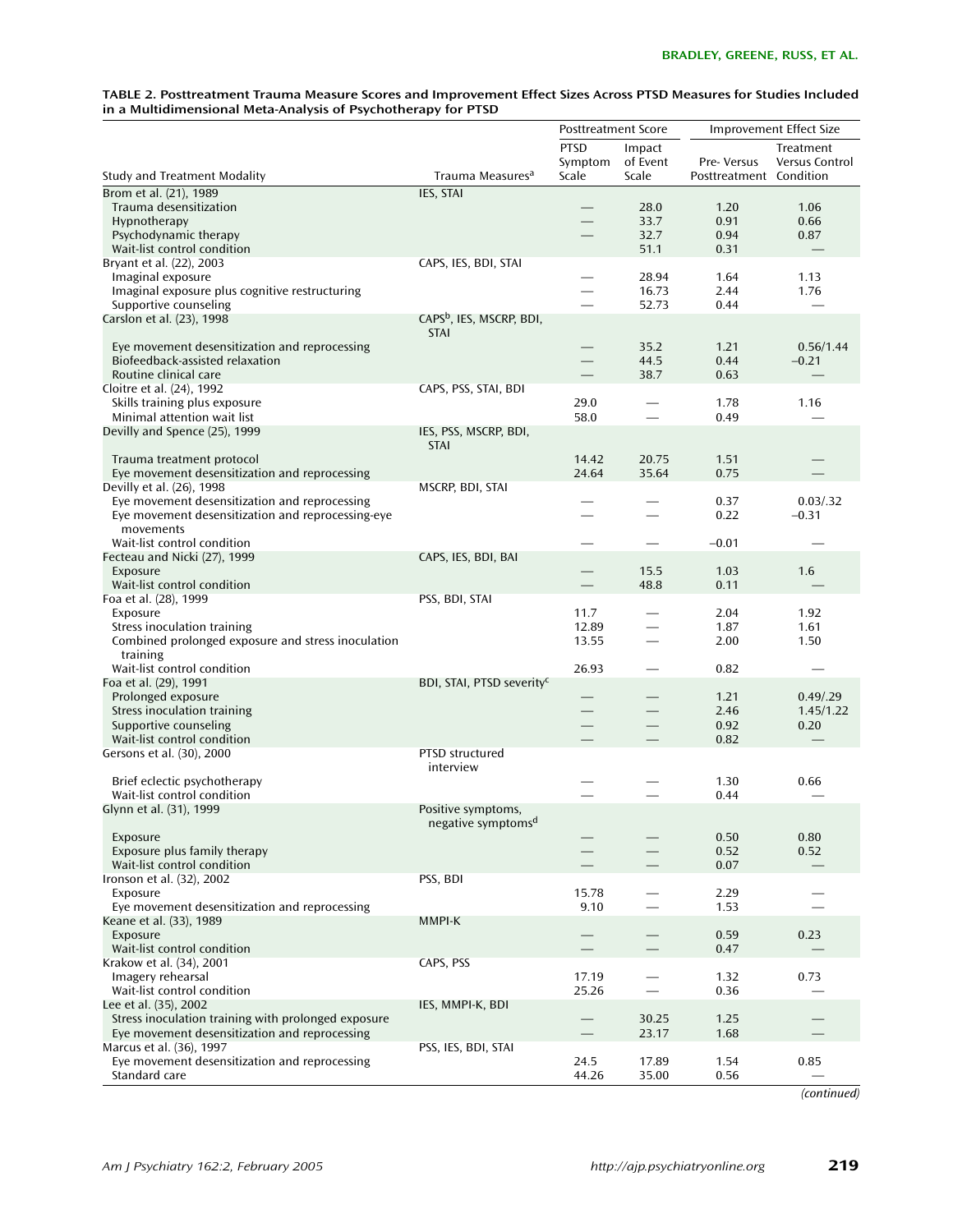| TABLE 2. Posttreatment Trauma Measure Scores and Improvement Effect Sizes Across PTSD Measures for Studies Included |
|---------------------------------------------------------------------------------------------------------------------|
| in a Multidimensional Meta-Analysis of Psychotherapy for PTSD (continued)                                           |

|                                                             |                                        | <b>Posttreatment Score</b>      |                             |                             | Improvement Effect Size                  |  |
|-------------------------------------------------------------|----------------------------------------|---------------------------------|-----------------------------|-----------------------------|------------------------------------------|--|
| Study and Treatment Modality                                | Trauma Measures <sup>a</sup>           | <b>PTSD</b><br>Symptom<br>Scale | Impact<br>of Event<br>Scale | Pre-Versus<br>Posttreatment | Treatment<br>Versus Control<br>Condition |  |
| Marks et al. (37), 1998                                     | CAPS, IES, BDI                         |                                 |                             |                             |                                          |  |
| Prolonged exposure                                          |                                        |                                 | 22.0                        | 1.4                         | 1.30                                     |  |
| Cognitive restructuring                                     |                                        |                                 | 25.0                        | 1.65                        | 0.79                                     |  |
| Exposure plus cognitive restructuring                       |                                        |                                 | 21.0                        | 1.5                         | 1.00                                     |  |
| Relaxation                                                  |                                        |                                 | 34.0                        | 0.34                        |                                          |  |
| Paunovic and Ost (38), 2001                                 | PSS, IES, BDI, STAI                    |                                 |                             |                             |                                          |  |
| Exposure                                                    |                                        | 18.1                            | 25.6                        | 2.56                        |                                          |  |
| Cognitive behavior therapy                                  |                                        | 16.8                            | 17.3                        | 1.98                        |                                          |  |
| Resick et al. (39), 2002                                    | CAPS, PSS, BDI                         |                                 |                             |                             |                                          |  |
| Cognitive processing                                        |                                        | 13.66                           |                             | 2.16                        | 1.92                                     |  |
| Exposure                                                    |                                        | 17.99                           |                             | 2.95                        | 2.75                                     |  |
| Minimal attention                                           |                                        | 27.77                           |                             | 0.06                        |                                          |  |
| Rothbaum (40), 1997                                         | PSS, IES, BDI, STAI                    |                                 |                             |                             |                                          |  |
| Eye movement desensitization and reprocessing               |                                        | 14.3                            | 12.4                        | 2.43                        | 3.23                                     |  |
| Wait-list control condition                                 |                                        | 35.0                            | 45.4                        | 0.51                        |                                          |  |
| Schnurr et al. (41), 2003                                   | CAPS, PTSD checklist                   |                                 |                             |                             |                                          |  |
| Trauma-focused group psychotherapy                          |                                        |                                 |                             | 0.33                        | 0.22                                     |  |
| Present-centered comparison treatment                       |                                        |                                 |                             | 0.20                        |                                          |  |
| Tarrier et al. (42), 1999                                   | CAPS, IES, Penn<br>Inventory, BDI, BAI |                                 |                             |                             |                                          |  |
| Exposure                                                    |                                        |                                 | 31.28                       | 0.91                        |                                          |  |
| Cognitive                                                   |                                        |                                 | 37.52                       | 0.98                        |                                          |  |
| Taylor et al. (43), 2003                                    | CAPS, BDI                              |                                 |                             |                             |                                          |  |
| Exposure                                                    |                                        |                                 |                             | 2.15                        | 0.63                                     |  |
| Eye movement desensitization and reprocessing               |                                        |                                 |                             | 1.74                        | 0.06                                     |  |
| Relaxation                                                  |                                        |                                 |                             | 1.29                        |                                          |  |
| Vaughan et al. (44), 1994                                   | PTSD structured<br>interview, HDRS     |                                 |                             |                             |                                          |  |
| Image habituation                                           |                                        |                                 |                             | 0.65                        | 0.23                                     |  |
| Eye movement desensitization and reprocessing<br>Relaxation |                                        |                                 |                             | 1.35<br>0.56                | 0.64                                     |  |
| Wilson et al. (45, 46), 1995/1997                           |                                        |                                 | 11.0                        | 1.69                        | 1.19                                     |  |
| Eye movement desensitization and reprocessing               |                                        |                                 | 30.0                        | 0.22                        |                                          |  |
| Wait-list control condition                                 |                                        |                                 |                             |                             |                                          |  |
| Zlotnick et al. (47), 1997                                  | DTS, CRPTSS                            |                                 |                             |                             |                                          |  |
| Affect management                                           |                                        |                                 |                             | 0.55                        | 0.99                                     |  |
| Wait-list control condition                                 |                                        |                                 |                             | $-0.07$                     |                                          |  |

a IES=Impact of Event Scale; STAI=State-Trait Anxiety Inventory; CAPS=Clinician-Administered PTSD Scale; BDI=Beck Depression Inventory; MSCRP=Mississippi Scale for Combat-Related PTSD; PSS=PTSD Symptom Scale; BAI=Beck Anxiety Inventory; MMPI-K=Keane's PTSD scale from MMPI, HDRS=Hamilton Depression Rating Scale; DTS=Davidson Trauma Scale; CRPTSS=Crime-Related Post Traumatic Stress Scale.

<sup>b</sup> Clinician-Administered PTSD Scale data collected by raters blind to treatment condition was collected only at 9-month follow-up assessment; therefore, it is not included in this assessment of effect size.

<sup>c</sup> Based on structured interview of PTSD symptoms.

<sup>d</sup> Authors created factor scores using Mississippi Scale for Combat-Related PTSD, Impact of Event Scale, and Clinician-Administered PTSD Scale.

legal system, or failure to meet criteria for PTSD in this number, given that these are criteria that would likely lead a clinician in everyday practice to refer the patient or apply a different treatment. Since researchers enumerated multiple exclusion criteria related to alcohol or drugs (e.g., drug abuse or dependence), we counted this as one exclusionary criterion to maximize comparability across studies. Determining the exact nature of the screening criteria was sometimes difficult because these criteria often included many unstated assumptions. Many studies offered broad exclusion criteria such as "major mental illness," whereas others presented more precise lists. Thus, simply counting the number of screening criteria might not provide an accurate picture. As in prior meta-analyses (17, 18), we assigned highly generalized criteria (e.g., severe chronic preinjury mental health difficulties) a score equal to the highest number of specific exclusionary criteria in the sample plus one.

Inclusion rate refers to the proportion of patients who were randomly assigned after surviving inclusion and exclusion criteria and attrition before the first treatment session.

Effect size was calculated by using Cohen's d with the following formula:  $([mean_1_mean_2]/[SD_1^2+SD_2^2])/2$ . When means or standard deviations were not reported, where possible we calculated effect size from other data provided (20). For articles reporting effect sizes without reporting raw data, we relied on the effect sizes provided in the published report. Where data were provided only in graphic form, we interpolated. We calculated effect sizes for both pre- versus posttreatment and treatment versus control condition. In cases where both full-scale and subscale scores for a PTSD measure were reported, we used the full-scale score. If subscale data only were reported, we aggregated the scales. Where the investigators reported data on multiple measures of PTSD symptoms, we aggregated the effect sizes across measures. We present these effect sizes in Table 2.

Posttreatment scores were analyzed by using the two most commonly used PTSD assessment instruments, the PTSD Symptom Scale (either the interview or self-report version) and the Impact of Event Scale.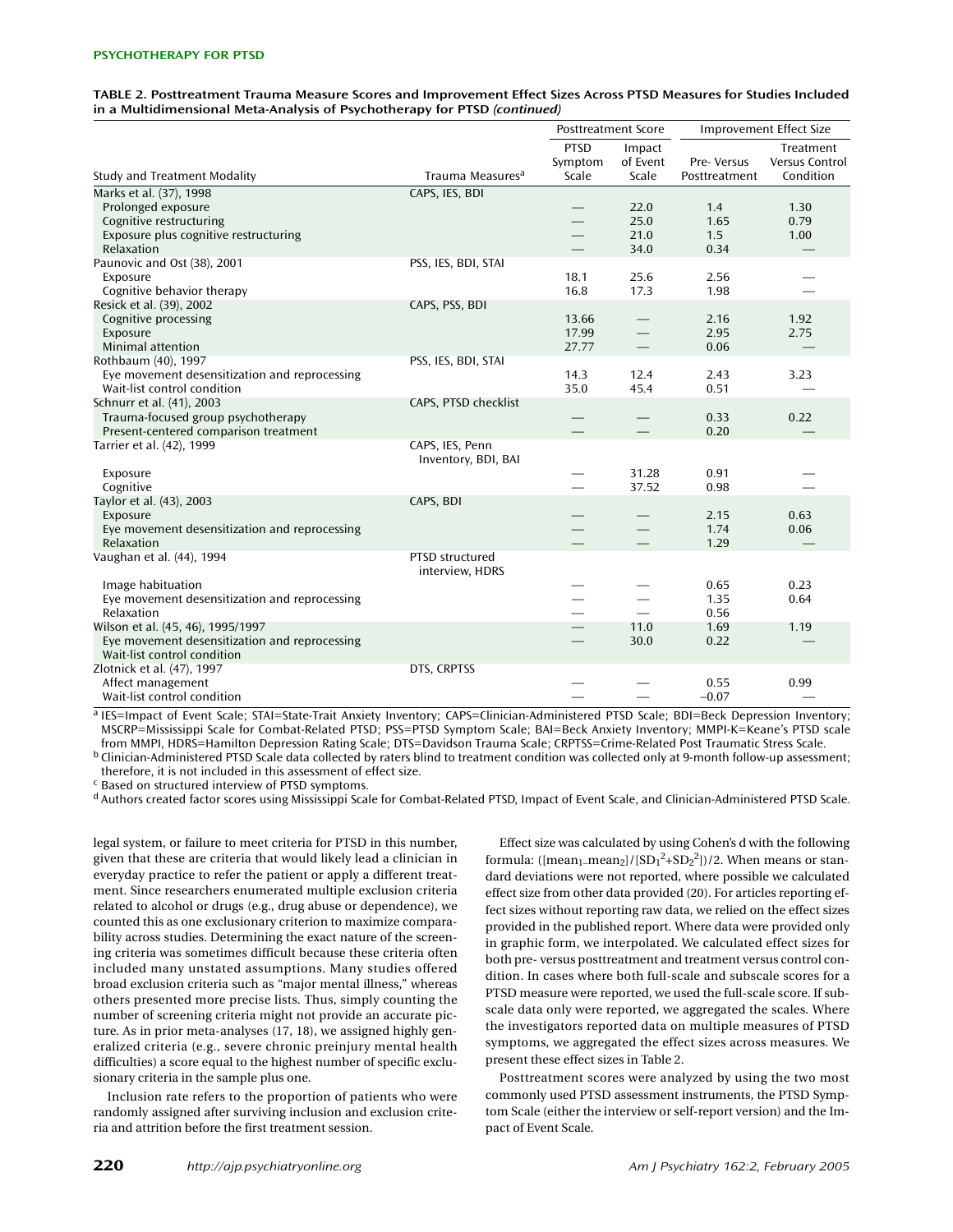|                                         |    | Number of Participants (per group) |       |    | Inclusion Rate of Screened Subjects |      | <b>Study Completion Rate</b> |      |      |
|-----------------------------------------|----|------------------------------------|-------|----|-------------------------------------|------|------------------------------|------|------|
| Item                                    | N  | Mean                               | SD    | N  | Mean                                | SD   | N                            | Mean | SD   |
| All active treatments                   | 44 | 21.27                              | 18.74 | 16 | 68.9                                | 16.7 | 44                           | 78.9 | 28.7 |
| Exposure                                | 13 | 17.7                               | 9.6   |    | 67.7                                | 17.0 | 13                           | 75.9 | 25.2 |
| Cognitive behavior therapy <sup>a</sup> |    | 30.0                               | 21.4  | 4  | 76.8                                | 9.9  | 4                            | 82.8 | 9.3  |
| Exposure plus cognitive                 |    | 29.8                               | 34.5  |    | 72.6                                | 11.6 | 9                            | 67.0 | 26.1 |
| Eye movement desensitization            |    |                                    |       |    |                                     |      |                              |      |      |
| and reprocessing                        | 10 | 16.2                               | 10.1  | 6  | 60.5                                | 19.3 | 10                           | 88.7 | 13.4 |
| Wait-list control                       | 15 | 21.1                               | 14.3  | 8  | 73.6                                | 11.1 | 15                           | 89.9 | 12.1 |
| Supportive control                      |    | 31.5                               | 42.44 |    | 64.0                                | 20.0 | 8                            | 87.5 | 9.6  |

**TABLE 3. Inclusion and Completion Rates of Studies Included in a Multidimensional Meta-Analysis of Psychotherapy for PTSD**

a Includes all forms of cognitive behavior therapy except exposure and eye movement desensitization and reprocessing.

Rate of diagnostic change is the proportion of patients who met diagnostic criteria for PTSD pretreatment but no longer met these criteria posttreatment. We calculated this variable for both study completers and the intent-to-treat study group.

In the absence of agreed-upon standards for clinically meaningful improvement, as in prior studies, we calculated improvement rates (of patients entering as well as completing treatment) by relying on definitions for improvement used by the authors. Typical examples of criteria for improvement were PTSD Symptom Scale score <20 or a decrease of two or more standard deviations in PTSD Symptom Scale score.

# **Results**

The sample included data from 26 studies (21–47) that included 44 treatment conditions. The treatment conditions included 13 exposure-based therapies, five cognitive behavior therapy treatments other than exposure, nine combined cognitive behavior therapy and exposure, 10 eye movement desensitization and reprocessing, and seven other. Twenty-three studies included control conditions: wait-list (we included minimal contact and no contact control conditions in this category [N=15]) and supportive control (patients received some form of professional attention, including process-oriented therapy, supportive therapy, and relaxation/biofeedback [N=8]). Length of treatment ranged from 3 to 52 hours (number of hours per session varied across studies); the average length was 15.64 hours (SD=10.52). The total number of patients reported across all studies, including both treatment and control conditions, was 1,535, with 966 receiving active treatment, 317 assigned to wait-list control conditions, and 252 receiving placebo treatment.

## *Inclusion/Exclusion Criteria and Completion Rates*

Table 3 summarizes inclusion and completion rates. Although such data are crucial for generalizing from any study, they were missing from roughly 40% of published reports. Of those reporting inclusion rates, the mean was 70% inclusion (30% exclusion). Although most of the 26 studies appropriately excluded patients with psychosis (N=22, 85%) or organic disorders (N=20, 77%), most imposed additional criteria limiting generalizability to the population of treatment-seeking patients with PTSD. Twelve studies (46%) excluded potential participants for suicide risk. Sixteen (62%) excluded those with drug or alcohol abuse/dependence, and another 16 (62%) used some version of "serious comorbidity" as an exclusion criterion. Precisely what the comorbidity was could often not be ascertained. Several studies excluded participants because PTSD was not the "primary" diagnosis but did not specify how that decision was made (and how reliably).

An important distinction in evaluating the meaning of exclusion rates is between patients excluded because they did not meet PTSD criteria and those excluded for some other reason (e.g., comorbidity or suicidality). Unfortunately, the majority of studies did not provide data to allow us to make this determination. The studies reviewed also generally did not provide systematic data on comorbidity in patients included in the study. Only 11 (42%) reported any axis I comorbidity data, and three (12%) reported axis II comorbidity.

Most patients who entered a study completed treatment (78.9%). Overall, only small differences emerged between treatments in completion rates (Table 3).

## *Effect Size*

Table 4 reports effect sizes for each type of treatment relative to wait-list control and supportive control conditions as well as for pre- versus postreatment. Across all treatments, the average effect size for pre- versus posttreatment comparisons was 1.43. The average effect size for active versus control treatment comparisons was 1.11 for treatment versus wait-list control and 0.83 for treatment versus supportive control. These figures suggest that psychotherapy for PTSD produces substantial effects. Effect size estimates were predictably highest for pre- versus posttreatment comparisons, which confound treatment effects with passage of time and other variables unrelated to the specific treatment. Effect size estimates were lowest (but nonetheless substantial) for comparisons between active treatment and the supportive therapy control condition. To assess the homogeneity of these effect sizes we used a Q statistic (48, p. 123). A significant Q indicates heterogeneity across studies deserving further exploration (49). The Q was significant (p<0.001) for all three effect size estimates (pre- versus posttreatment and active treatment versus both wait-list control and supportive control conditions). Thus, we followed these data up with moderator analyses.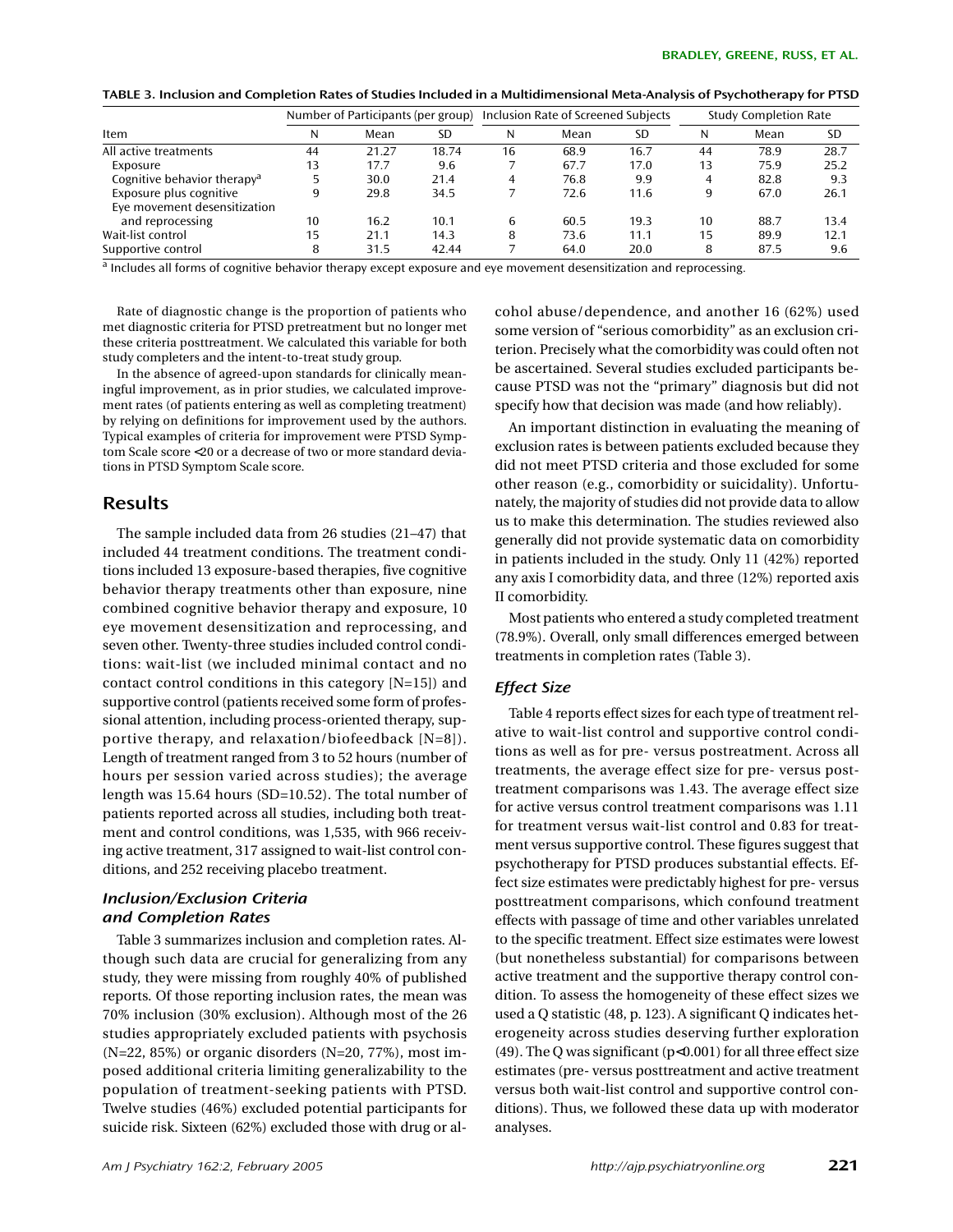**TABLE 4. Effect Sizes for PTSD Symptom Changes Among Studies Included in a Multidimensional Meta-Analysis of Psychotherapy for PTSD**

|                                         | Comparison                |                 |      |                  |    |                                                                         |      |                  |                 |                                                               |      |                  |  |
|-----------------------------------------|---------------------------|-----------------|------|------------------|----|-------------------------------------------------------------------------|------|------------------|-----------------|---------------------------------------------------------------|------|------------------|--|
|                                         | Pre- Versus Posttreatment |                 |      |                  |    | Treatment Versus Wait-List Control<br>Condition (no or minimal contact) |      |                  |                 | <b>Treatment Verus Supportive</b><br><b>Control Condition</b> |      |                  |  |
|                                         |                           | Effect Size (d) |      |                  |    | Effect Size (d)                                                         |      |                  | Effect Size (d) |                                                               |      |                  |  |
| <b>Treatment Type</b>                   | N                         | Mean            | SD   | 95% CI           | N  | Mean                                                                    | SD   | 95% CI           | N               | Mean                                                          | SD   | 95% CI           |  |
| All active treatments                   | 44                        | 1.43            | 0.67 | 1.23 to 1.64     | 23 | 1.11                                                                    | 0.83 | $0.76$ to $1.47$ | 14              | 0.83                                                          | 0.51 | $0.53$ to $1.12$ |  |
| Exposure                                | 13                        | 1.57            | 0.77 | 1.11 to 2.04     |    | 1.26                                                                    | 0.88 | $0.45$ to $2.08$ | 4               | 0.84                                                          | 0.46 | 0.10 to 1.57     |  |
| Cognitive behavior therapy <sup>a</sup> | 5.                        | 1.65            | 0.56 | 0.96 to 2.35     | З  | 1.26                                                                    | 0.47 | $0.10$ to 2.42   |                 | 1.01                                                          | 0.30 | $-1.70$ to 3.73  |  |
| Exposure plus cognitive                 | 9                         | 1.66            | 0.62 | 1.18 to 2.14     | 3  | 1.53                                                                    | 0.38 | 0.58 to 2.47     | 3               | 0.99                                                          | 0.77 | $-0.91$ to 2.91  |  |
| Eve movement<br>desensitization and     |                           |                 |      |                  |    |                                                                         |      |                  |                 |                                                               |      |                  |  |
| reprocessing                            | 10                        | 1.43            | 0.57 | 1.02 to 1.83     | 4  | 1.25                                                                    | 1.41 | $-0.97$ to 3.48  | 4               | 0.75                                                          | 0.57 | $-0.16$ to 1.65  |  |
| Wait-list control                       | 15                        | 0.35            | 0.07 | $0.19$ to $0.51$ |    |                                                                         |      |                  |                 |                                                               |      |                  |  |
| Supportive control                      | 8                         | 0.59            | 0.12 | 0.30 to 0.88     | 8  | $-0.01$                                                                 | 0.21 | $-2.6$ to 2.59   |                 |                                                               |      |                  |  |

a Includes all forms of cognitive behavior therapy except exposure and eye movement desensitization and reprocessing.

**TABLE 5. Change in PTSD Diagnostic Status in Studies Included in a Multidimensional Meta-Analysis of Psychotherapy for PTSD**

|                                         |    | Rate of Diagnostic Change Among Patients |       | Who Entered Treatment (intent-to-treat study group) | Rate of Diagnostic Change Among Patients<br>Who Completed Treatment |       |       |                  |  |
|-----------------------------------------|----|------------------------------------------|-------|-----------------------------------------------------|---------------------------------------------------------------------|-------|-------|------------------|--|
| <b>Treatment Type</b>                   | N  | Mean                                     | SD    | 95% CI                                              | N                                                                   | Mean  | SD    | 95% CL           |  |
| All active treatments                   | 29 | 55.68                                    | 14.73 | 50.01 to 61.30                                      | 29                                                                  | 67.41 | 15.20 | 61.63 to 73.20   |  |
| Exposure                                | 8  | 52.62                                    | 8.50  | 45.50 to 59.75                                      | 8                                                                   | 68.0  | 12.82 | 57.28 to 78.72   |  |
| Cognitive behavior therapy <sup>a</sup> | 4  | 46.0                                     | 11.46 | 27.76 to 64.23                                      | 4                                                                   | 56.25 | 14.10 | 33.80 to 78.69   |  |
| Exposure plus cognitive                 |    | 53.71                                    | 8.47  | 45.87 to 61.56                                      |                                                                     | 70    | 11.94 | 58.95 to 81.04   |  |
| Eye movement desensitization            |    |                                          |       |                                                     |                                                                     |       |       |                  |  |
| and reprocessing                        |    | 59.85                                    | 21.68 | 39.81 to 79.9                                       |                                                                     | 64.86 | 19.45 | 46.86 to 82.84   |  |
| Wait-list control                       | 8  | 14.25                                    | 18.38 | $-1.11$ to 29.61                                    | 8                                                                   | 16.37 | 20.05 | $-0.39$ to 33.13 |  |
| Supportive control                      |    | 35.85                                    | 20.25 | 17.12 to 54.58                                      |                                                                     | 39.28 | 19.49 | 21.25 to 57.31   |  |

a Includes all forms of cognitive behavior therapy except exposure and eye movement desensitization and reprocessing.

Given the relatively small number of studies, we lacked adequate power to compare different types of treatment. However, the descriptive data suggest relatively small differences (Table 4). Researchers directly compared exposure to cognitive behavior therapy, combined exposure plus cognitive behavior therapy, or eye movement desensitization and reprocessing in 12 cases. Given the suggestion in the literature of the particular efficacy of exposure, we calculated effect sizes for these studies by subtracting the exposure posttreatment score from the posttreatment scores of the other therapy approaches; thus, a positive effect size resulted when exposure yielded lower symptom levels. Across studies, we found an average effect size of –0.11 (SD= 0.44). In seven cases, researchers compared cognitive behavior therapy to other specific treatments; here we similarly subtracted cognitive behavior therapy posttreatment means from those of the other therapies. The average effect size was 0.05 (SD=0.40). Researchers compared exposure plus cognitive behavior therapy to other forms of therapy in nine cases, yielding a mean effect size of 0.16 (SD=0.40). Finally, in the five cases that compared eye movement desensitization and reprocessing to other forms of therapy, the average effect size was 0.11 (SD=0.60). It should be noted that these analyses are not independent, since they each included some percent of overlapping cases. At least within the range of treatments studied, the data thus do not support differential efficacy.

## *Diagnostic Change and Improvement Rates*

Approximately 62% of studies reported the proportion of patients no longer meeting criteria for PTSD, and 65% reported on the proportion classified as improved. Across all treatments, 56% of all those who entered treatment, including those who did not complete the study (i.e., the intent-to-treat group), and 67% of the patients who completed treatment no longer met criteria for PTSD posttreatment (Table 5). Using author-defined criteria for clinically meaningful improvement, 44% of all those who entered treatment and 54% of those who completed treatment were classified as improved at the end of the study (Table 6). As can be seen from the tables, the confidence intervals overlapped for all treatments and sometimes, although marginally, with supportive therapy control conditions.

#### *Posttreatment Symptom Level*

An index of outcome that has received little attention in prior reviews is mean posttreatment symptom level. At termination, across treatments, the average patient had a PTSD Symptom Scale score of 17.28 (SD=5.34, N=14) and an Impact of Event Scale score of 23.96 (SD=7.96, N=7.97) Thus, the average patient showed clinically meaningful improvement, particularly relative to wait-list control condition patients, although these posttreatment means suggest considerable residual symptoms.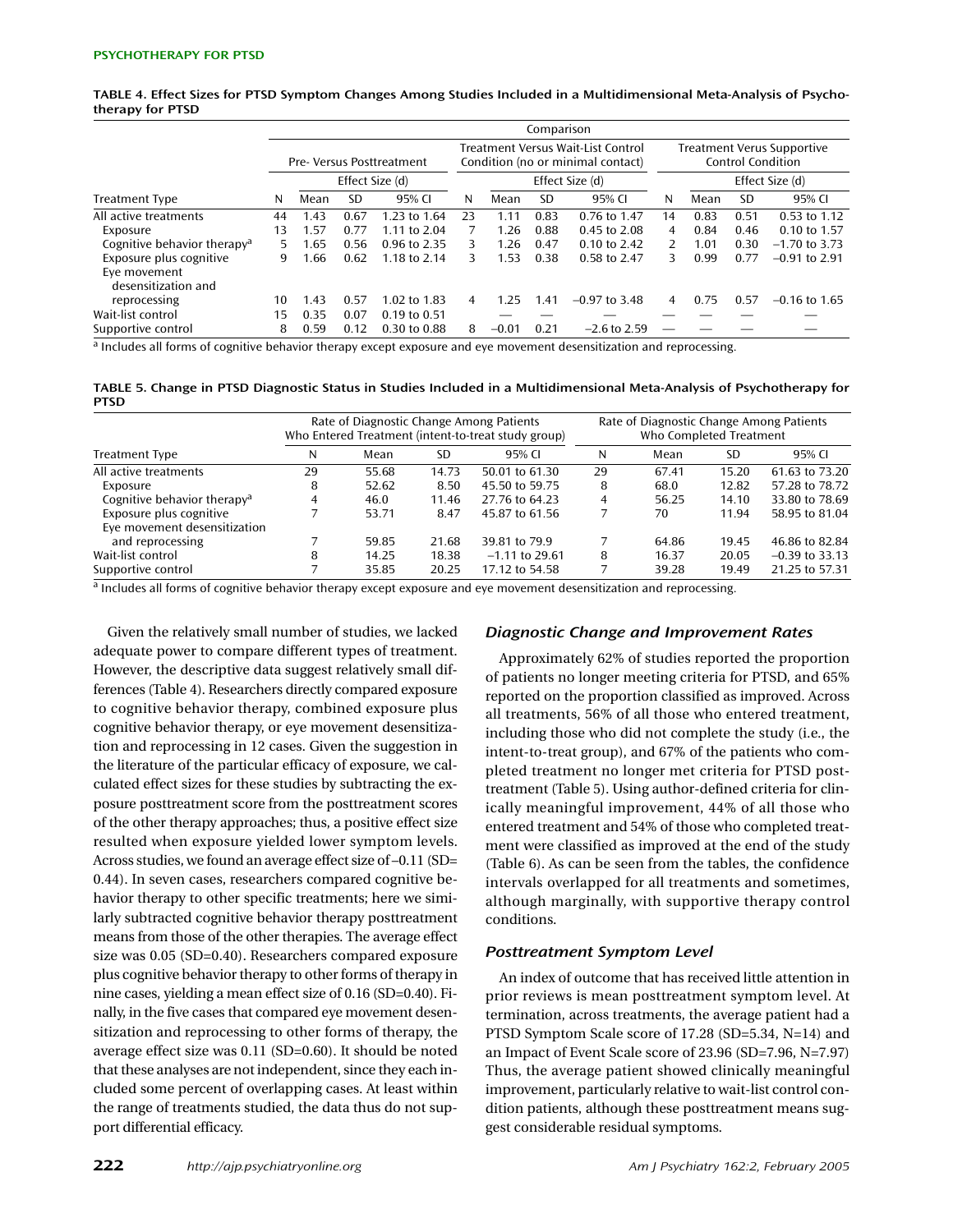|                                         |    | Improvement Rate Among Patients |       | Who Entered Treatment (intent-to-treat study group) | Improvement Rate Among Patients<br>Who Completed Treatment |       |       |                  |  |
|-----------------------------------------|----|---------------------------------|-------|-----------------------------------------------------|------------------------------------------------------------|-------|-------|------------------|--|
| <b>Treatment Type</b>                   | N  | Mean                            | SD    | 95% CL                                              | N                                                          | Mean  | SD    | 95% CI           |  |
| All active treatments                   | 30 | 44.03                           | 18.71 | 37.05 to 51.02                                      | 30                                                         | 54.33 | 17.94 | 47.73 to 61.13   |  |
| Exposure                                | 10 | 41.5                            | 15.76 | 30.22 to 52.77                                      | 10                                                         | 52.60 | 14.29 | 42.37 to 62.82   |  |
| Cognitive behavior therapy <sup>a</sup> | כ  | 37.6                            | 12.17 | 22.47 to 52.72                                      |                                                            | 47.40 | 17.06 | 26.20 to 68.59   |  |
| Exposure plus cognitive                 | 8  | 43.87                           | 15.91 | 30.57 to 57.17                                      | 8                                                          | 56.12 | 17.97 | 41.09 to 71.15   |  |
| Eye movement desensitization            |    |                                 |       |                                                     |                                                            |       |       |                  |  |
| and reprocessing                        | 5  | 51.80                           | 30.52 | 13.91 to 89.69                                      |                                                            | 60.40 | 27.02 | 26.84 to 93.95   |  |
| Wait-list control subjects              |    | 10.29                           | 10.81 | $0.29$ to $20.28$                                   |                                                            | 12.43 | 13.56 | $-0.12$ to 24.97 |  |
| Supportive control                      | ל  | 23.40                           | 16.77 | 2.57 to 44.23                                       |                                                            | 26.20 | 18.01 | 3.84 to 48.55    |  |

| TABLE 6. Improvement Rate of Studies Included in a Multidimensional Meta-Analysis of Psychotherapy for PTSD |  |
|-------------------------------------------------------------------------------------------------------------|--|
|-------------------------------------------------------------------------------------------------------------|--|

a Includes all forms of cognitive behavior therapy except exposure and eye movement desensitization and reprocessing.

#### *Follow-Up Studies*

We next examined follow-up data, including studies with follow-up points of at least 6 months. As in our prior research, we intended to focus only on extended follow-up studies (1 year or more after treatment) given the relative durability of PTSD symptoms over time, but the low number of such studies rendered this impossible. Ten studies included follow-up evaluations at ≥6 months (assessing 21 conditions, total N=308); however, the majority of followup studies assessed outcome only at 6 months, with only two assessing outcome as far as 12 months posttreatment.

Effect sizes for comparison of pretreatment and followup data were large (mean=1.52, SD=0.95), with 62% of patients falling below diagnostic thresholds for PTSD (SD= 17.60, N=7) and 32% meeting the investigators' criteria for improvement (SD=26.28, N=10). Only one study (42), however, reported the proportion of patients recovered at follow-up who remained improved, rendering unknown the extent to which patients described as improved or recovered at follow-up were the same as those who benefited initially from the treatment. Too few follow-up studies exist to compare specific treatments in outcome over time; however, as above, the descriptive statistics suggest little difference, with the confidence intervals for the only follow-up variable that could be meta-analyzed (effect size for pre- versus postreatment comparison) overlapping for exposure  $(95\%$  CI=0.92 to 2.57 [N=9]), cognitive behavior therapy  $(95\%$  CI=–0.11 to 3.01 [N=3]), and combined exposure plus cognitive behavior therapy (95% CI= 1.58 to 2.55 [N=5]).

## *Moderator Variables*

On the basis of findings from prior meta-analyses, we examined several potential moderator variables, including 1) year the report was published, 2) sample size, 3) quality of diagnosis, 4) number of exclusion criteria, 5) exclusion rate, and 6) completion rate. We also looked at type of trauma. We used pre- versus posttreatment effect size, treatment versus wait-list control effect size, rate of diagnostic change, and improvement rate as measures of treatment outcome because these were the measures for which we had a high enough number of treatment conditions to begin examining moderators. We consider these findings preliminary, as many are underpowered.

Sample size was unrelated to outcome; hence we report in this study only unweighted means. None of the other moderator variables was associated significantly with change in diagnosis or percent improved. Year of publication, however, was positively associated with pre- versus posttreatment effect sizes (r=0.36, df=48, p=0.01) and treatment versus wait-list control effect sizes (r=0.42, df= 23, p=0.04), indicating that more recent treatments had larger initial effects than earlier treatments. The number of exclusion criteria was significantly related to pre- versus posttreatment effect size (r=0.42, df=23, p=0.03), such that studies with more exclusion criteria reported higher effect sizes. Completion rate was negatively related to pre- versus posttreatment effect size (r=–0.32, df=50, p=0.02), indicating that the fewer patients who completed the study, the higher the effect size. Finally, we examined type of trauma, which we coded into three categories: combat, sexual or physical assault, and mixed/other. Type of trauma was a significant predictor of pre- versus posttreatment effect size (F=8.62, df=2, 49, p=0.001). The combat group showed the least change (mean=0.81, SD=0.78), followed by the mixed group (mean=1.24, SD=0.52), and then the assault group (mean=1.82, SD=0.66). Because of the relatively small number of studies, we could not enter more than one moderator into a regression equation.

# **Discussion**

On average, the brief psychotherapy approaches tested in the laboratory produce substantial improvements for patients with PTSD. Of patients who complete treatment, 67% no longer meet criteria for PTSD, and of those who enter treatment (whether or not they complete), the recovery rate is 56%. These findings are particularly impressive given that PTSD is often a chronic disorder. Most patients complete treatment, which is also impressive given the aversive nature of some of the treatments. Preliminary analyses indicated that the completion rate is, however, negatively associated with at least one measure of outcome (pre- versus posttreatment effect size), raising the possibility that patients who do not get better tend to drop out and highlighting the importance of presenting and meta-analyzing both completer and intent-to-treat data.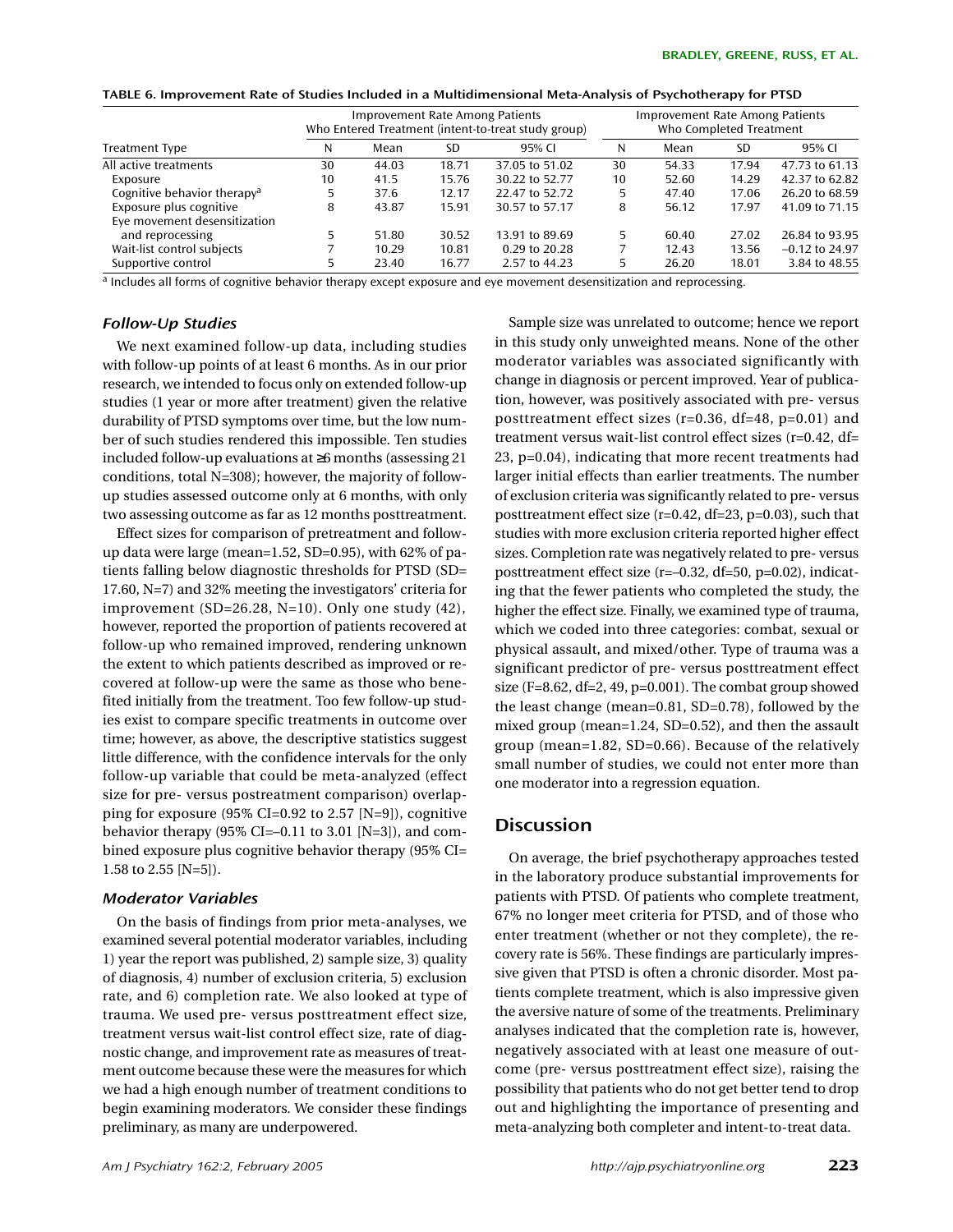A multidimensional meta-analytic approach has the advantage of calling attention to a number of nuances that may qualify conclusions about outcome or generalizability. We focus here on several such qualifications with implications for future research: exclusion criteria, comorbidity, type of trauma, criteria for successful outcome, follow-up data, and differential efficacy of specific treatments. It is worth noting that many of these issues are not specific to the PTSD literature and are equally applicable to psychotherapy and pharmacotherapy research for many disorders.

## *Exclusion Criteria and Comorbidity*

Clinical trials for PTSD have excluded roughly 30% of patients referred for treatment. This exclusion rate is lower than exclusion rates in controlled trials for many other disorders, such as depression (17). Nevertheless, it raises questions about generalizability to the population of patients treated for PTSD in the community because it is likely an underestimate. In many cases we were unable to determine the extent of prescreening either by telephone or by criteria given to potential referral sources. Our preliminary finding of a positive relationship between number of exclusion criteria and outcome suggests caution in unqualified generalizations about treatment of choice for patients with PTSD, who are a very heterogeneous group (50).

The lack of systematic data on axis I and axis II comorbidity also makes it difficult to specify for which patients the research literature is likely to apply. Overall, data are more available on axis I than axis II comorbidity, although few studies have focused on the potential impact of comorbidity or have had adequate power to detect moderators of outcome. The treatment guidelines from the International Society for Traumatic Stress Studies (51) essentially concur regarding the lack of adequate empirical data to guide treatments for comorbid disorders and suggest the possibility of adding modules to cognitive behavior therapy approaches to address specific forms of comorbidity. Although this may prove to be an effective strategy, it relies on the assumption that disorders are relatively independent of one another and hence can be understood using an essentially additive model of comorbidity, a model that is not supported by basic science research on PTSD or other psychiatric disorders (52). Although most studies did not exclude patients with axis II comorbidity, the common confluence of exclusion criteria for suicide risk and substance abuse/dependence is likely to exclude many patients with borderline features, the presence of which may or may not moderate treatment outcome (53, 54). Also worth noting is that none of the studies addressed the issue of treatment of PTSD with comorbid psychotic symptoms, despite research indicating that PTSD and psychotic symptoms commonly co-occur (55). Ruling out psychosis (typically without reliability of that determination reported) is also not always a simple matter in patients with severe or complex PTSD.

It is unknown whether the tendency of clinicians in community settings not to use empirically supported therapies such as exposure for PTSD reflects a lack of familiarity with the outcome data or the difficulty of applying such treatments to the polysymptomatic patients that are the norm in everyday practice. At this point, however, we would offer three suggestions for future research (which apply to treatment research for virtually all disorders [52]). First, researchers should take much more care in both detailing and justifying exclusion criteria and procedures (e.g., specifying information given to potential referral sources and the number of patients included/excluded at each stage). Second, future studies should impose only those exclusion criteria that are medically necessary or that a reasonable clinician in practice would impose (e.g., organic brain disorders, schizophrenia) and use correlational analyses to identify potential moderators of treatment response. Rather than excluding patients with suicidality for ethical or other reasons, researchers need to build into their treatment protocols contingencies for treating suicidality in PTSD patients, given that suicidality is not an infrequent symptom in PTSD patients. Third, to the extent that researchers exclude patients with co-occurring conditions such as substance abuse, they need to state clearly the population of patients to whom they expect the results to generalize.

# *Type of Trauma*

Consistent with previous reviews and research (56, 57), treatments for combat-related PTSD showed the lowest effect sizes. These findings could have multiple explanations, including 1) greater severity of pathology of veterans who seek treatment at Veterans Administration hospitals; 2) tendency to limit disclosure upon returning home, which limits opportunities for both exposure and social support; and 3) potential for secondary gain (disabilitybased income may depend on remaining symptomatic). In general, however, the treatment literature does not permit consumers to make many of the most important distinctions among types of trauma, such as distinctions among physical and sexual assault in childhood, adulthood, or both, all of which are typically described as interpersonal violence. Similar to the problem of reporting comorbidity, few studies report data on complete trauma history, which is problematic in light of research suggesting that history of prior or multiple traumatic events affects severity of PTSD and response to subsequent traumas (58).

## *Criteria for Successful Outcome*

Although we attempted to meta-analyze success and recovery, we could do so only very imperfectly because of two related problems. The first is the ambiguous meaning of no longer meeting PTSD criteria after treatment, given that a higher percentage of patients lost the PTSD diagnosis than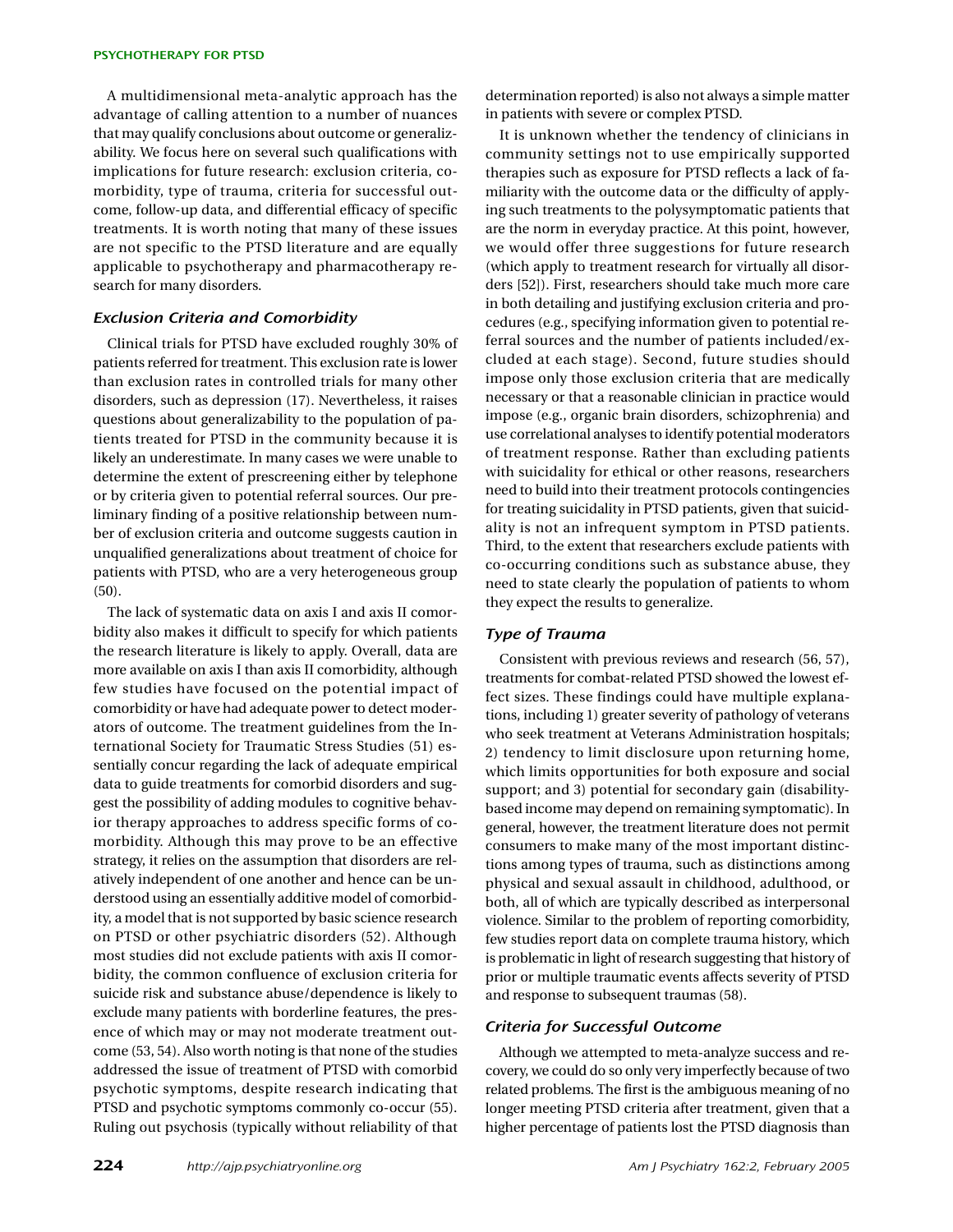demonstrated investigator-defined improvement, a situation very different from treatments of many other disorders (17, 18), where substantially more patients improve than fully recover. The ambiguity reflects the fact that patients can fall below diagnostic thresholds by changing only one or two symptoms while remaining highly symptomatic. Indeed, nearly 40% of supportive therapy comparison subjects who completed treatment no longer met criteria for PTSD, and raw posttreatment scores for patients in active conditions indicated substantial residual symptoms. Several recent studies find that subthreshold PTSD is associated with significant impairment in work and social functioning as well as suicide attempts (59, 60), underscoring the importance of clarifying and achieving consensus on standards for improvement and recovery across studies.

## *Follow-Up Data*

Perhaps of most concern for applying the empirical literature to clinical practice is the absence of follow-up studies at extended intervals, given that PTSD is generally a disorder of long duration and frequently co-occurs with many other such disorders. We could identify only two studies with follow-up data at 12 months. For studies reporting follow-up data at 6–12 months, virtually none reported the proportion of patients with sustained improvement (i.e., those who get better and remain better). This can lead to the mistaken impression that patients who spontaneously remitted or sought other forms of treatment following an unsuccessful or partially successful treatment were treatment successes, or that those who initially improved or recovered did not experience a return of symptoms.

# *Differential Efficacy*

We did not find support for differential efficacy across cognitive behavior treatments (e.g., those with or without exposure) or between cognitive behavior therapy and eye movement desensitization and reprocessing. Several potential explanations may account for these findings. The first is the dearth of research comparing a wide enough range of treatments and statistical power to provide definitive answers (61). Second, to control for length of treatment, the majority of studies comparing exposure to other cognitive behavior therapy approaches have condensed two treatments into the same number of sessions as each alone, raising questions about whether either treatment component is of adequate "dose." Third, many treatments for PTSD share not only factors common to all psychotherapeutic approaches (the common factors traditionally described in the treatment literature; for such factors in PTSD, see reference 62) but also factors common to brief treatments focused on helping patients deal with traumatic events. For example, exposure may not only foster habituation or extinction but may also provide an opportunity for rethinking previous interpretations of the traumatic event. Similarly, therapy designed to address faulty cognitions or maladaptive coping strategies may indirectly foster exposure. Even psychodynamic treatments employ an exposure model to treat trauma, suggesting that patients need to confront their fears and be able to think freely and openly about them. Finally, different kinds of treatment may be more efficacious for different kinds of patients, although the search for such patient-bytreatment interactions has as yet been disappointing (63).

## *Limitations*

Meta-analysis, like any procedure, has its advantages and limits (20, 64), and this study is no exception. For example, because we were interested in reexamining conclusions drawn from the published literature, we did not attempt to address the "file drawer" problem by tracking down unpublished studies. Similarly, too little is written about investigator bias in meta-analysis and the importance of maintaining blindness in making determinations that can substantially affect the findings. On the other hand, research over 50 years has consistently shown the advantages of statistical analysis over informal, synthetic judgments of the type made in qualitative literature reviews. The best we can do is to present a range of statistics that summarize the data as comprehensively as possible and let readers study the tables and draw their own conclusions.

#### *Implications*

This study has four primary implications. First, a variety of treatments, primarily exposure, other cognitive behavior therapy approaches, and eye movement desensitization and reprocessing, are highly efficacious in reducing PTSD symptoms. For 40%–70% of the patients who meet screening criteria for controlled clinical trials, relatively brief treatments are able to reduce their symptoms substantially or render them no longer diagnosable with PTSD. To what extent these effects are sustained beyond 6–12 months is unknown.

Second, given the numbers and types of patients who either are not included in these studies (e.g., substance abusers) or do not respond, we need to evaluate alternative or augmented treatments and vary treatment parameters in randomized trials, such as treatment length. It is unknown to what extent the treatments tested thus far are the most effective treatments for polysymptomatic patients with repeated childhood traumas, for which the focus of exposure is less clear and the broader impact on personality is likely to be more pervasive.

Third, this review, along with others (61), suggests that several factors in treatment design and reporting limit our capacity to draw more directly clinically applicable conclusions from the current treatment literature on PTSD. Many variables essential for drawing accurate conclusions and generalizing from efficacy trials to clinical practice are not reported often enough to allow for meta-analytic or even qualitative review.

Finally, the widespread use of wait-list and inert control conditions is highly problematic, as such control condi-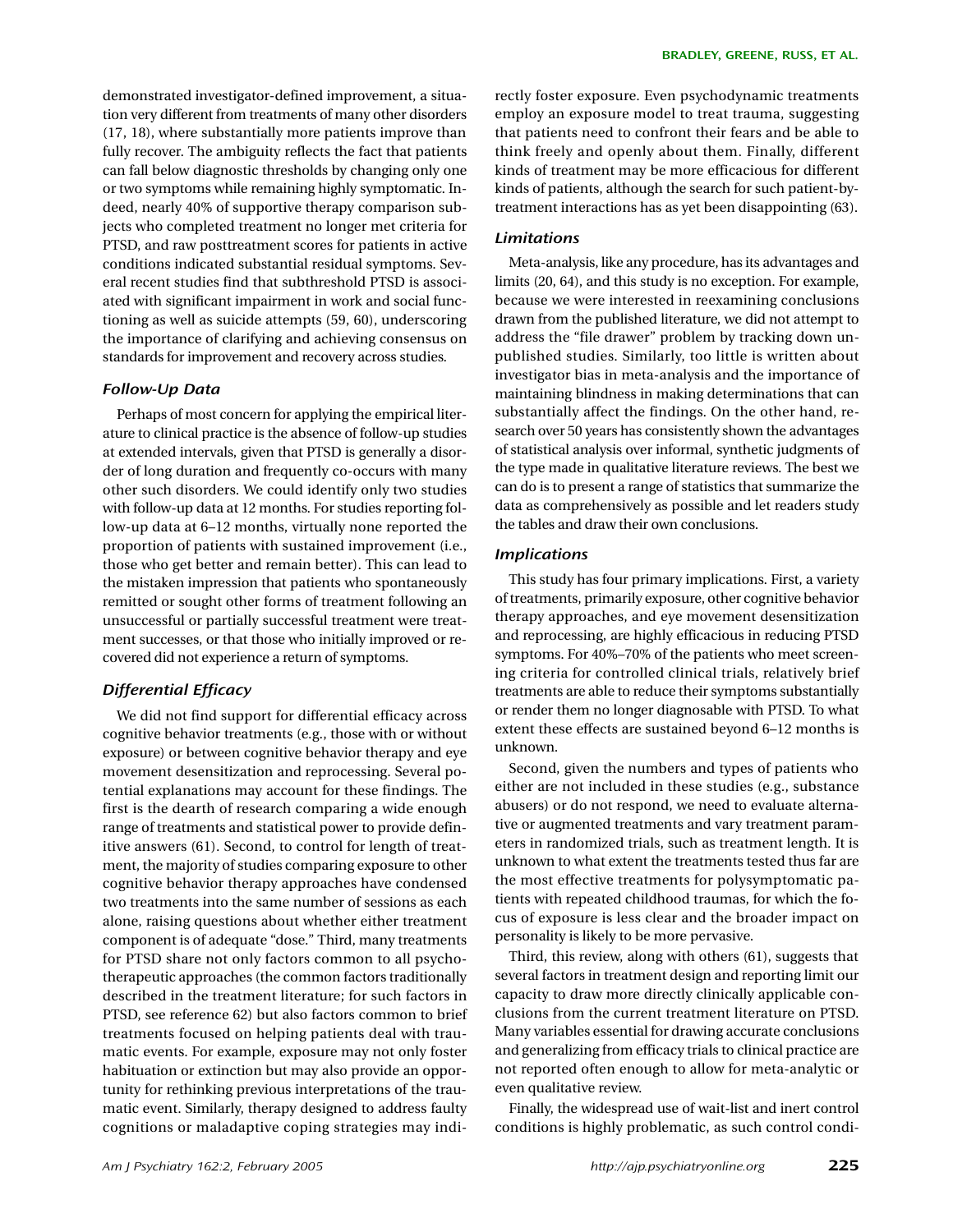tions do not rule out the common factors (65) that constitute the major threat to internal validity of these studies and do not control obvious confounds such as clinician commitment and belief in the treatment. The two most common control conditions other than wait list have been relaxation therapy and supportive psychotherapy, neither of which has been intended (and presumably perceived by the research therapists conducting them) to succeed. At this point, it seems to us unwise to design any further studies with any form of controls other than genuine therapies with committed therapists, preferably treatments as practiced in the community, working with samples of patients resembling those seen in the community. If researchers hope to convince experienced clinicians to make greater use of treatments studied in the laboratory, they need to demonstrate that such treatments are in fact superior to what clinicians are already doing in private practice or other settings with the opportunity for more open-ended care.

Received Sept. 10, 2003; revision received April 20, 2004; accepted June 1, 2004. From the Department of Psychology and the Department of Psychiatry and Behavioral Sciences, Emory University; and the Department of Psychology, Boston University, Boston. Address correspondence and reprint requests to Dr. Bradley, Department of Psychiatry and Behavioral Sciences, Emory University, 1462 Clifton Rd., Atlanta, GA 30322; rbradl2@emory.edu (e-mail).

Preparation of this research was supported by NIMH grants MH-062377 and MH-062378 to Dr. Westen.

#### **References**

- 1. Kessler RC, Sonnega A, Bromet E, Hughes M, Nelson C: Posttraumatic stress disorder in the National Comorbidity Survey. Arch Gen Psychiatry 1995; 52:1048–1060
- 2. Shapiro F: Eye Movement Desensitization and Reprocessing: Basic Principles, Protocols, and Procedures. New York, Guilford, 1995
- 3. Wachtel PL: EMDR and psychoanalysis, in EMDR as an Integrative Psychotherapy Approach: Experts of Diverse Orientations Explore the Paradigm Prism. Edited by Shapiro F. Washington, DC, American Psychological Association, 2002
- 4. Barrowcliff AL, Gray NS, MacCulloch S, Freeman TC, MacCulloch MJ: Horizontal rhythmical eye movements consistently diminish the arousal provoked by auditory stimuli. Br J Clin Psychol 2003; 42:289–302
- 5. Sherman JJ: Effects of psychotherapeutic treatments for PTSD: a meta-analysis of controlled clinical trials. J Trauma Stress 1998; 11:413–435
- 6. Van Etten ML, Taylor S: Comparative efficacy of treatments for post-traumatic stress disorder: a meta-analysis. Clin Psychol Psychother 1998; 5:126–144
- 7. Davidson PR, Parker KC: Eye movement desensitization and reprocessing (EMDR): a meta-analysis. J Consult Clin Psychol 2001; 69:305–316
- 8. Hembree EA, Foa EB: Posttraumatic stress disorder: psychological factors and psychosocial interventions. J Clin Psychiatry 2000; 61(suppl 7):33–39
- 9. Foa EB, Rothbaum BO, Furr JM: Augmenting exposure therapy with other CBT procedures. Psychiatr Annals 2003; 33:47–53
- 10. Hembree EA, Marshall RD, Fitzgibbons LA, Foa EB: The difficultto-treat patient with posttraumatic stress disorder, in The Difficult-to-Treat Psychiatric Patient. Edited by Dewan MJ, Pies RW.

Washington, DC, American Psychiatric Publishing, 2001, pp 149–178

- 11. Jaycox LH, Foa EB, Morral AR: Influence of emotional engagement and habituation on exposure therapy for PTSD. J Consult Clin Psychol 1998; 66:185–192
- 12. Taylor S, Federoff IC, Koch WJ, Thordarson DS, Fecteau G, Nicki RM: Posttraumatic stress disorder arising after road traffic collisions: patterns of response to cognitive-behavior therapy. J Consult Clin Psychol 2001; 69:541–551
- 13. Tarrier N, Sommerfield C, Pilgrim H, Fragher B: Factors associated with outcome of cognitive-behavioural treatment of chronic post-traumatic stress disorder. Behav Res Ther 2000; 38:191–202
- 14. van Minnen A, Arntz A, Keijsers GPJ: Prolonged exposure in patients with chronic PTSD: predictors of treatment outcome and dropout. Behav Res Ther 2002; 40:439–457
- 15. Breslau N, Davis GC, Andreski P, Peterson E: Traumatic events and posttraumatic stress disorder in an urban population of young adults. Arch Gen Psychiatry 1991; 48:216–222
- 16. Yen SRS, Shea TM, Battlle LC, Johnson DM, Zlotnick C, Dolan-Sewell R, Skodol AE, Grilo CM, Gunderson JG, Sanislow CA, Zanarini MC, Bender DS, Rettew JM, McGlashan T: Traumatic exposure and posttraumatic stress disorder in borderline, schizotypal, avoidant and obsessive-compulsive personality disorders: findings from the Collaborative Longitudinal Personality Disorders Study. J Nerv Ment Dis 2002; 190:510–518
- 17. Westen D, Morrison K: A multidimensional meta-analysis of treatments for depression, panic, and generalized anxiety disorder: an empirical examination of the status of empirically supported therapies. J Consult Clin Psychol 2001; 69:875–899
- 18. Thompson-Brenner H, Glass S, Westen D: A multidimensional meta-analysis of psychotherapy for bulimia nervosa. Clin Psychol Sci Practice 2003; 10:269–287
- 19. Kendall PC, Marrs-Garcia A, Nath SR, Sheldrick RC: Normative comparisons for the evaluation of clinical significance. J Consult Clin Psychol 1999; 67:285–299
- 20. Rosenthal R: Meta-Analytic Procedures for Social Research. Thousand Oaks, Calif, Sage Publications, 1991
- 21. Brom D, Kleber RJ, Defares PB: Brief psychotherapy for posttraumatic stress disorders. J Consult Clin Psychol 1989; 57:607–612
- 22. Bryant RA, Moulds ML, Guthrie RM, Dang ST, Nixon RDV: Imaginal exposure alone and imaginal exposure with cognitive restructuring in treatment of posttraumatic stress disorder. J Consult Clin Psychol 2003; 71:706–712
- 23. Carlson JG, Chemtob CM, Rusnak K, Hedlund NL, Muraoka MY: Eye movement desensitization and reprocessing (EMDR) treatment for combat-related posttraumatic stress disorder. J Trauma Stress 1998; 11:3–24
- 24. Cloitre M, Koenen KC, Cohen LR, Han H: Skills training in affective and interpersonal regulation followed by exposure: a phase-based treatment for PTSD related to child abuse. J Consult Clin Psychol 2002; 70:1067–1074
- 25. Devilly GJ, Spence SH: The relative efficacy and treatment distress of EMDR and a cognitive-behavior trauma treatment protocol in the amelioration of posttraumatic stress disorder. J Anxiety Disord 1999; 13:131–157
- 26. Devilly GJ, Spence SH, Rapee RM: Statistical and reliable change with eye movement desensitization and reprocessing: treating trauma within a veteran population. Behav Ther 1998; 29: 435–455
- 27. Fecteau G, Nicki R: Cognitive behavioural treatment of post traumatic stress disorder after motor vehicle accident. Behavioural and Cognitive Psychotherapy 1999; 27:201–214
- 28. Foa EB, Dancu CV, Hembree EA, Jaycox LH, Meadows EA, Street GP: A comparison of exposure therapy, stress inoculation training, and their combination for reducing posttraumatic stress